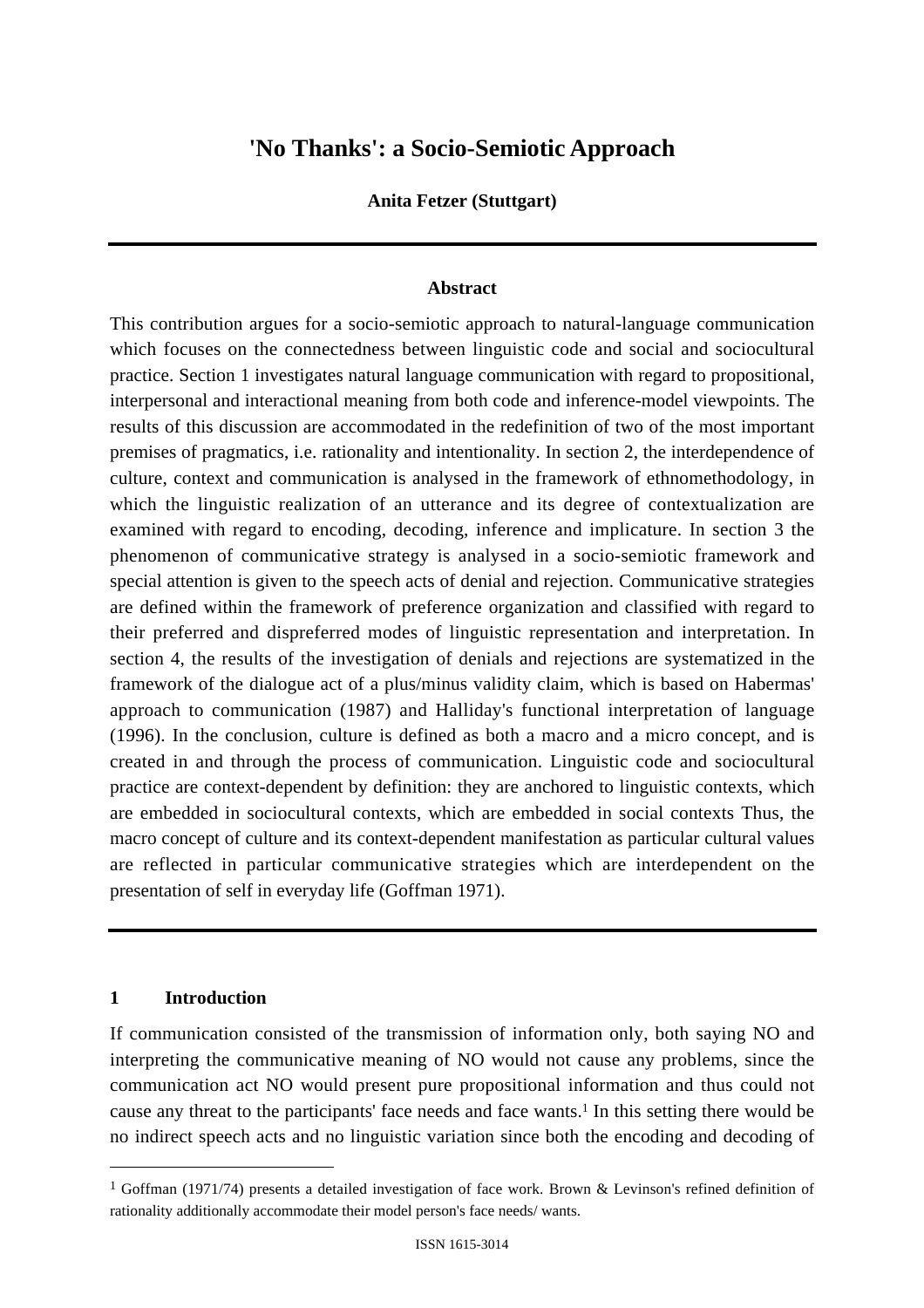messages would be based on the propositional code only. In other words, there would neither be any need for preferred and dispreferred modes for encoding communicative meaning, nor for conversational routine (Coulmas: 1981), and the linguistic code would be independent of a speech community's cultural and subcultural linguistic preferences. In such a framework the following exchanges would seem neither strange, nor marked, and would they cause any communication problems:

| $(1a)$ A: | Do you want a cup of coffee?                                   |
|-----------|----------------------------------------------------------------|
| B:        | No.                                                            |
| $(lb)$ A: | Willst du eine Tasse Kaffee?                                   |
| B:        | Nein.                                                          |
| $(2a)$ A: | Can you tell me what time it is?                               |
| B:        | No.                                                            |
| $(2b)$ A: | Können Sie mir sagen, wie spät es ist?                         |
| B:        | Nein.                                                          |
| $(3a)$ A: | I like chocolate fudge cake/Van Morrison/Michael Douglas       |
| B:        | I don't like chocolate fudge cake/Van Morrison/Michael Douglas |
| $(3b)$ A: | Ich mag Schokoladentorte/Van Morrison/Michael Douglas  .       |
| B:        | Ich mag Schokoladentorte/Van Morrison/Michael Douglas  nicht.  |
| $(4a)$ A: | Will the Labour government be able to deal with the crisis?    |
| B:        | No.                                                            |
| $(4b)$ A: | Wird die Labour Regierung die Krise bewältigen können?         |
| B:        | Nein.                                                          |

[data fabricated]

Examples  $(1)$  to  $(4)$  represent marked responses<sup>2</sup> in an Anglo-American or German setting, where the rejection of a prior speech act is generally not performed baldly on record. That is to say, they deviate from the speech communities' preferred modes of interaction, which require the non-acceptance of a prior assessment as in  $(3a/b)$ , of an offer as in  $(1a/b)$ , of a request as in (2a/b), of a request for information as in (4a/b) or of an invitation, not to be performed baldly on record, but they display instances of redressive action, e.g. *I am so sorry, but ...* , *leider*, *somehow* or *schon*. This 'additional language' refers to the participants' face needs/wants and has to be attributed the function of face work. To put it differently, the rejection of a prior speech act is generally not realized by the negative operators *no/nein/kein* or *not/nicht* only, but marked by 'additional language' which generally weakens the facethreatening force of the respective utterance. However, the degree of mitigation is not universal, but dependent on the sociocultural conventions of a speech community.

 <sup>2</sup> In a functional-grammar framework the dichotomy marked vs. unmarked is explicated as follows:

The marked format tends to be structurally more complex or larger, less frequent and thus cognitively more salient and cognitively more complex in terms of mental effort, attention demands, or processing time. (Givon 1993: 179; Levinson 1983: 307)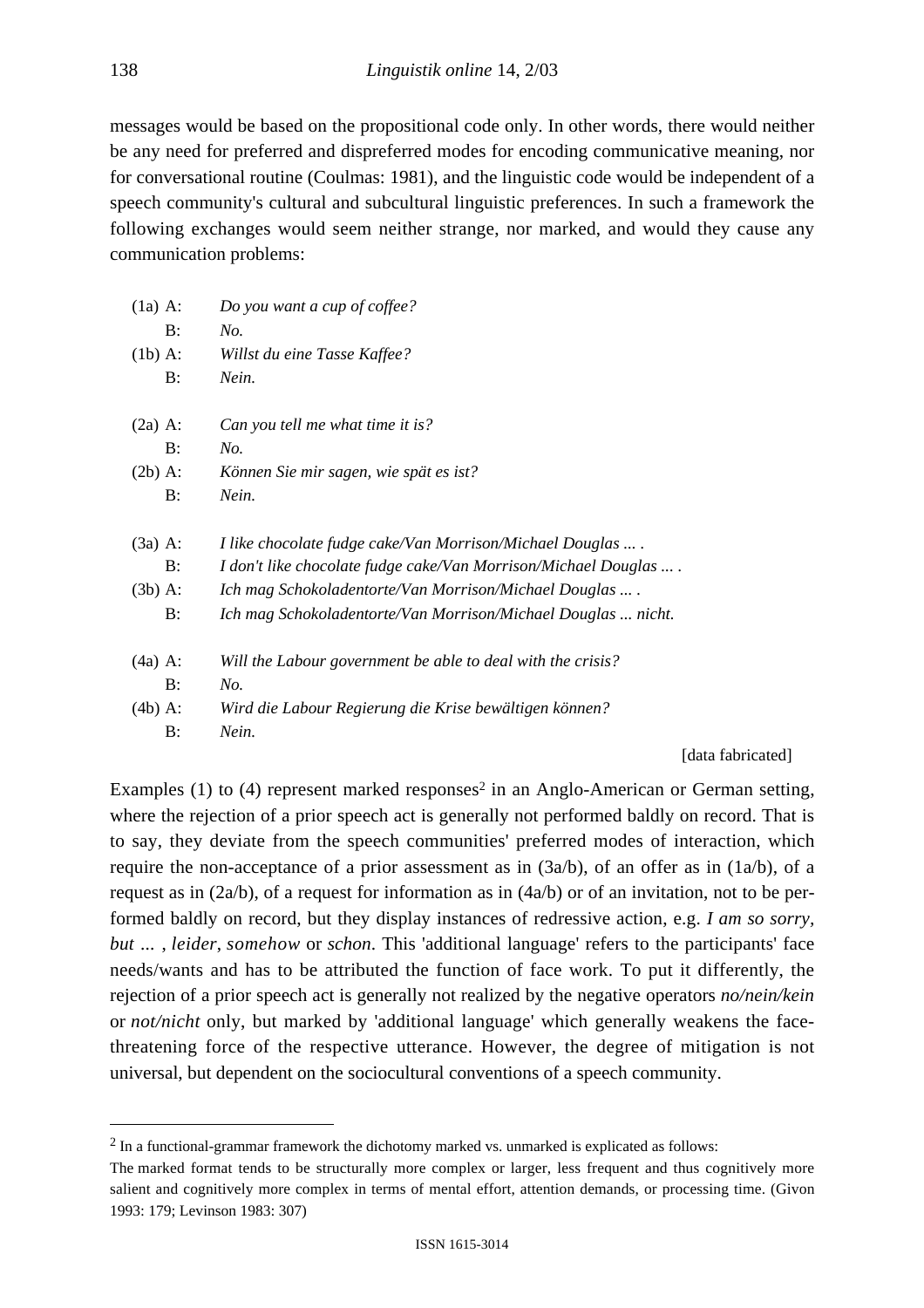The aim of my contribution no thanks: a socio-semiotic approach is to demonstrate that natural language communication has to be investigated with respect to both linguistic code and social and sociocultural practice. The socio-semiotics of the linguistic code and the respective linguistic system refer to the phenomenon of grammaticalization, e.g. syntax, morphology, tense or aspect, as well as to the semantics of concepts such as freedom, individual or metaphors we live by (Lakoff & Johnson: 1980). Since the discursive meaning of the linguistic code is interdependent on the conventions of a specific speech community, it is interpreted differently by speakers of different languages. However, language as a sociosemiotic system should not only cover the linguistic system and linguistic code, but also investigate a speech community's communicative strategies, which are interdependent on the speakers' and hearers' employment of language in both private and public or institutional settings and therefore require a macro as well as micro approach.

To achieve my goal I will proceed as follows: In section 1 natural language communication is investigated with regard to propositional, interpersonal and interactional meaning from a code and inference-model viewpoint. The results of this discussion are accommodated for in the redefinition of one of the most important premises of pragmatics, i.e. rationality and intentionality. In section 2, the interdependence of culture, context and communication is analysed in the framework of ethnomethodology, in which the linguistic realization of an utterance, that is to say, its degree of contextualization, is investigated with regard to encoding, decoding, inference and implicature. In section 3 the phenomenon of communicative strategy is analysed in a socio-semiotic framework and special attention is given to the speech acts of denial and rejection. Communicative strategies are defined within the framework of preference organization and classified with regard to their preferred and dispreferred modes of linguistic representation and interpretation. In section 4, 'No thanks' revisited: the dialogue act 'plus/minus validity claim', the results of the investigation of denials and rejections are systematized in the framework of the dialogue act of a plus/minus validity claim, which is based on Habermas's approach to communication (1987) and Halliday's functional interpretation of language (1996). In the conclusion, culture is defined as both a macro and a micro concept, and is created in and through the process of communication. This inherently dynamic conception of culture is anchored to a dynamic conception of language which undergoes a constant process of grammaticalization. Against this background, language, viz. linguistic code and sociocultural practice, is contextdependent by definition. It is anchored to linguistic contexts, which are embedded in sociocultural contexts, which are embedded in social contexts. The macro concept of culture and its context-dependent manifestation as particular cultural values are thus reflected in particular communicative strategies which are interdependent on the presentation of self in everyday life (Goffman 1971).

#### **2 Propositional, interpersonal and interactional meaning: code or inference?**

Whenever people communicate, they do more than just exchange plain propositional information as they would do when they require a machine to perform certain actions. In linguistics and natural language communication there are numerous terms, which refer to this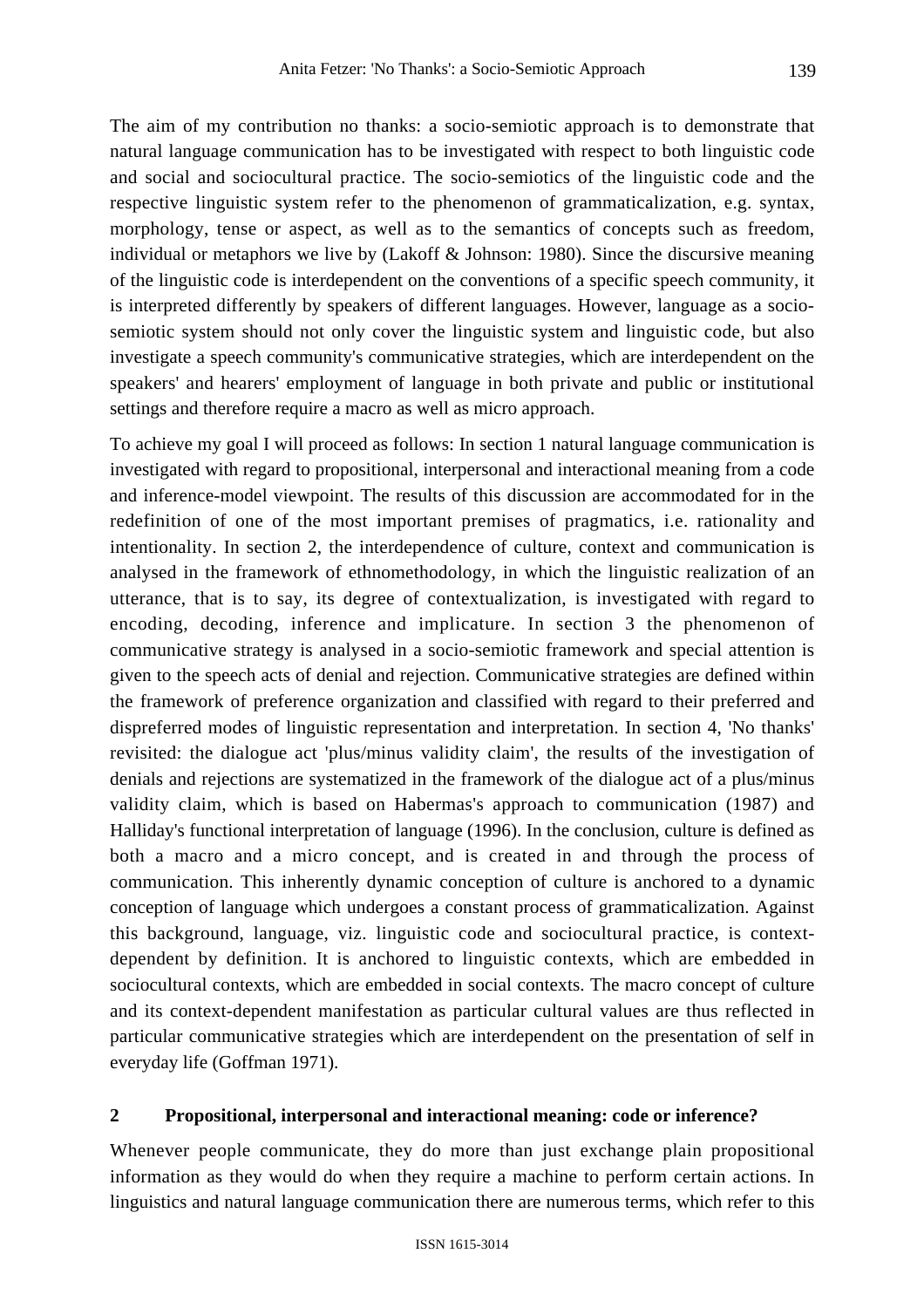specifically humane domain of interaction, such as phatic and interpersonal communication, or tact and politeness (Watts et al. 1992). The main function of this type of communication does not consist of the transmission of propositional or referential meaning, but of information about the communication partners' interpersonal relationship. Speech act theorists were among the first linguists to point out the restrictions of a purely descriptive and truthconditional approach to natural language and therefore introduced different units of investigation, such as speech act, intention and cooperation, in order to account for natural language communication. One of their most radical premises states that linguistic meaning does not exist independently of speaker and hearer, and that is why the participants of a communicative encounter have been attributed a speaker, respectively hearer intention. In other words, communicative meaning is speaker-intended meaning and thus produced with a specific speaker intention. From an addressee viewpoint, communicative meaning is directed at one or more specific addressees who have been attributed a hearer intention in order to decode and/or infer the speaker-intended meaning. However, the attribution of intention is not a sufficient condition for explicating natural language communication, since speakers and hearers additionally have to cooperate in order to communicate. The basic unit of communication in the framework of speech act theory is the speech act, which is categorized with regard to an illocutionary and a propositional level. Since a speech act and its linguistic representation, i.e. an utterance, is produced with a speaker intention, the corresponding illocutionary point, illocutionary force and propositional content is also attributed an intentional status. In this framework speakers (and hearers) exchange propositional and illocutionary meaning, which is also reflected in the Gricean approach of logic and conversation (1975) and his concepts of literal, conventionally implicated and conversationally implicated meaning. Both speech act theory and Grice's 'logic and conversation' have had a tremendous impact on the investigation of language and linguistic performance, and the former has been applied to first and second-language-learning settings.3 In the following, the code and/or inference status of the examples (1) to (4) is investigated in speech-act and Gricean frameworks.

Speech exchange (1a) consists of two utterances produced by two different speakers A and B. But what speech acts are represented by these utterances? A speech act, by definition, consists of an illocutionary act and a propositional act. The propositional content of utterance A consists of the reference *you* and the predication (*want + coffee)*, which is modified by the epistemic modality of volition *[volition]*. Yet, the propositional content of the utterance, i.e. the direct reference to the addressee *you* and the predication *want coffee*, does not give any specific information about its illocutionary status. Are there any illocutionary force indicating devices contained in the utterance? The propositional content is represented in the syntactic mode of a yes/no question and it is exactly this combination of 'direct reference to addressee', predication '[volition](coffee)' and yes/no question which triggers a process of inferencing

<sup>&</sup>lt;sup>3</sup> There have been numerous projects which have investigated the interdependence of speech act realization and cultural context, e.g the project on Cross-Cultural Speech Act Realization Patterns, investigates the linguistic realization of the speech acts of apology and request in Hebrew, Danish, British English, American English, Australian English, German and Canadian French (Edmondson et al. 1984).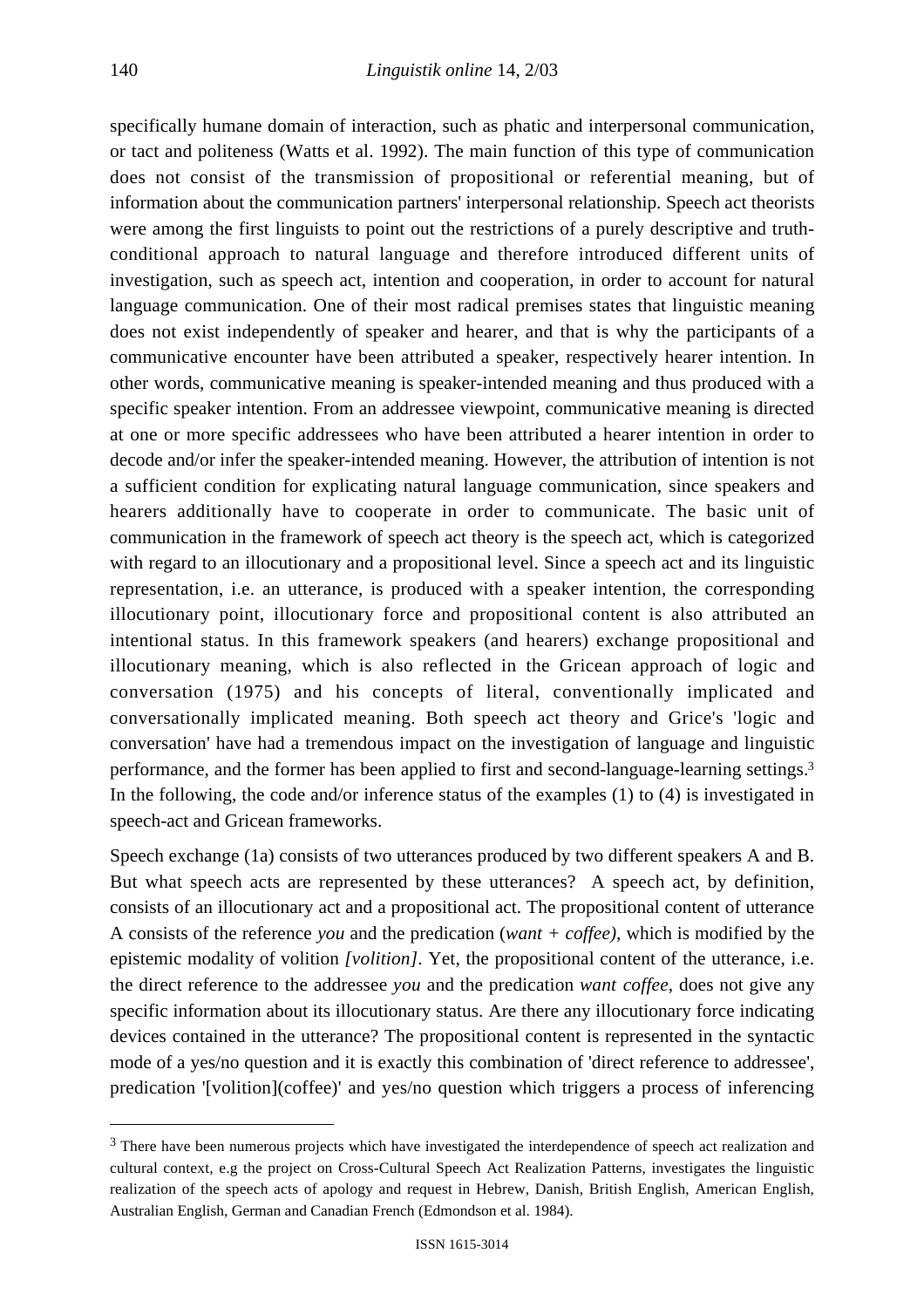resulting in the utterance's illocutionary point *offer*, whose illocutionary force is neither boosted nor attenuated. But does speaker A's communicative intention, i.e. her/him speakerintending the utterance *Do you want a cup of coffee?* to count as an *offer*, really have to be inferred by the hearer? More generally, does any illocutionary point, if it is not represented as an explicit performative, e.g. as *I hereby offer you*, have to be inferred by the hearer? Even though there is no explicit performative in exchange (1), the majority of the speakers of the Anglo-American, respectively German, speech communities would agree on (1) to represent a straight-forward offer, which is inferred from the combination of yes/no question, direct address of hearer and the respective predication modified by the epistemic modality of volition. Therefore, this specific combination has become a conventionalized formula for the linguistic representation of the illocutionary act of an offer. In general, these conventionalized indirect speech acts do not require any inference processes in order to retrieve their illocutionary points and therefore may be attributed to the linguistic code. To conclude, if an utterance does not contain an explicit performative and cannot be attributed to the paradigm of indirect conventionalized speech acts, its illocutionary point has to be inferred by the hearer. The response *no* of exchange (1) is as straightforward as the offer. Its illocutionary point is an unmitigated rejection, which may reject either the illocution or the propositional content of the prior speech act. If we analyse the utterance *no* in isolation, we cannot specify the propositional content of the rejection, i.e. the aspect of *what* is rejected - or whether anything is being denied at all.4 In the Gricean framework the utterances A and B adhere to the cooperative principle and the maxims of quality, quantity, relation and manner: the speakers do not say anything which they believe to be false, they do not say more than necessary for the current exchange, their contribution is relevant and the manner of representing the utterances is perspicuous, i.e. not obscure, not ambiguous, brief and orderly. Since there is no violation of a maxim, there is neither a generalized, nor a particularized conversational implicature.5

Speech exchange (2) consists of two different utterances produced by two different speakers, and like (1), it displays similar syntactical structures. Yet, do they have the same communicative functions? The propositional content of (2a) consists of the reference *you* and the predication (*tell + time + now)* modified by the epistemic modality *[possibility]*. Since the illocutionary point is not realized explicitly, the illocutionary meaning has to be inferred from the actual surface structure and possible illocutionary force indicating devices. The syntactic format of utterance A is a yes/no question, the propositional content consists of the direct reference to the hearer and a predication modified by the epistemic modality of possibility. The interaction of these points triggers an inference process, which results in the attribution of the illocutionary point of a request whose illocutionary force is attenuated by the epistemic modality of possibility, which transforms the direct request for information into a conventionalized indirect speech act of requesting. But how do speakers and hearers know

 <sup>4</sup> Tottie(1991) differentiates between the rejection of an illocution and the denial of a proposition.

<sup>5</sup> Since neither speech act theory, nor the Gricean cooperative principle explicitly account for culture-specific modes of representing speaker-intended meaning, an analysis of the German examples in these frameworks follows the same patterns.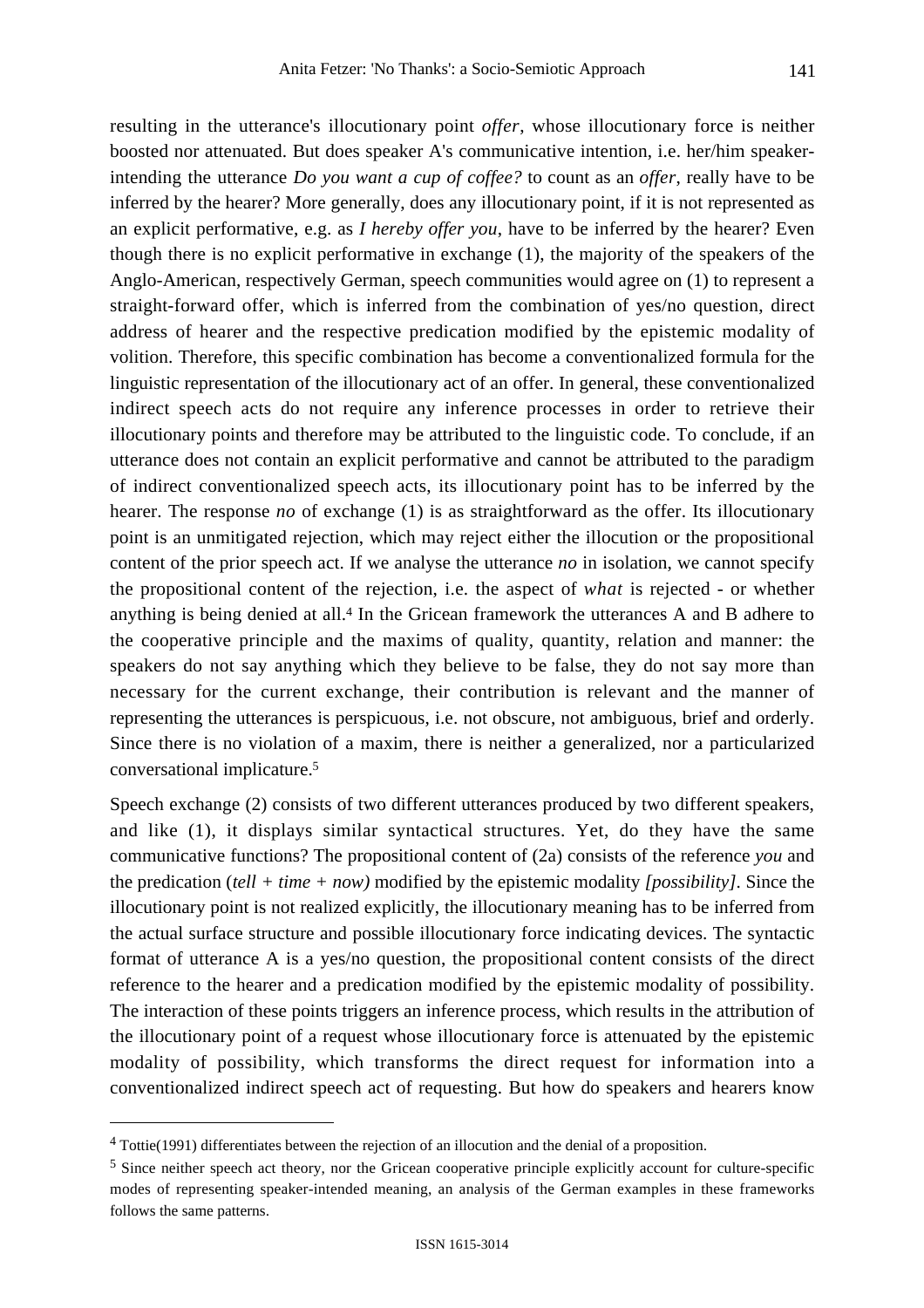whether an interrogative structure represents an offer or whether it represents a request for information? Speech act theory's answer to this question is that the illocutionary act has a *conventional* status and that is the reason why illocutionary meaning is conventional. The analysis of the response *No* in the framework of speech act theory is identical to the investigation of exchange (1). Yet a Gricean account of (2) follows a slightly different pattern since the request for information is triggered by the flouting of the maxim of manner. B's procedure of inferring the speaker-intended meaning, more precisely the speaker-intended conversational implicature, would go through the following steps: There is no reason for assuming that A has violated the cooperative principle, neither is there any reason for assuming that A has flouted quality, quantity and relation. Yet, the manner in which her/his utterance is produced is slightly ambiguous. However, there is still no reason to assume that s/he simply wants to know whether it was possible or not possible for B to tell the time. As a consequence, speaker A is in need of more information and therefore requests B to tell her/him the time. A Gricean analysis of response B follows the same pattern as in (1).

Speech exchange (3) also consists of two utterances produced by two different speakers. From a syntactic viewpoint, it represents a declarative structure, but what is its communicative function? The propositional content of the utterance *I like chocolate fudge cake/Van Morrision/Michael Douglas* consists of the speaker reference *I* and the predication (*like + chocolate fudge cake*). There is no explicit performative and therefore the illocutionary point of the utterance has to be inferred from the combination of a number of linguistic cues, such as syntactic format, i.e. declarative, and propositional content. As a result, utterance (4) represents a straightforward positive assessment with an unmitigated illocutionary force. The response *I don't like chocolate fudge cake/Van Morrision/Michael Douglas* deviates from the responses analysed so far, for it is not represented by the indexical *no,* but is more explicit about what is rejected. From a speech act viewpoint, this rejection may either represent the assertion of a negative assessment, i.e. *I hereby assert that I do not like X*, or it may represent the rejection of an assertion, i.e. *I hereby reject the assertion that I like X*. In the first case the illocutionary point of assessment remains unchanged and the proposition is denied, whereas in the second case the proposition remains unchanged and the illocution is rejected. A Gricean account of exchange (4) does not deviate from the way of reasoning of (1).

Speech exchange (4) consists of two utterances produced by two different speakers and its first part represents a yes/no question from a syntactic viewpoint. However, is its speakerintended meaning a request for information, an offer or an assessment? There is no explicit performative and its propositional content consists of the reference *labour government* and the predication (*deal + crisis)* modified by the epistemic modalities *[possibility, prediction]*. As in the examples discussed so far, the syntactic structure functions as an illocutionary force indicating device and triggers a process of inferencing mapping the propositional content to a respective illocutionary point: this illocutionary point is a request for information whose illocutionary force is not mitigated. The response *no* follows the same patterns as in (1) and (2) and could, in principle reject the illocutionary force and/or the propositional content. However, is the speaker-intended meaning of (4) a request for agreement/disagreement only? A Gricean account of exchange (4) may follow the discussion of (1) and (3), but it may also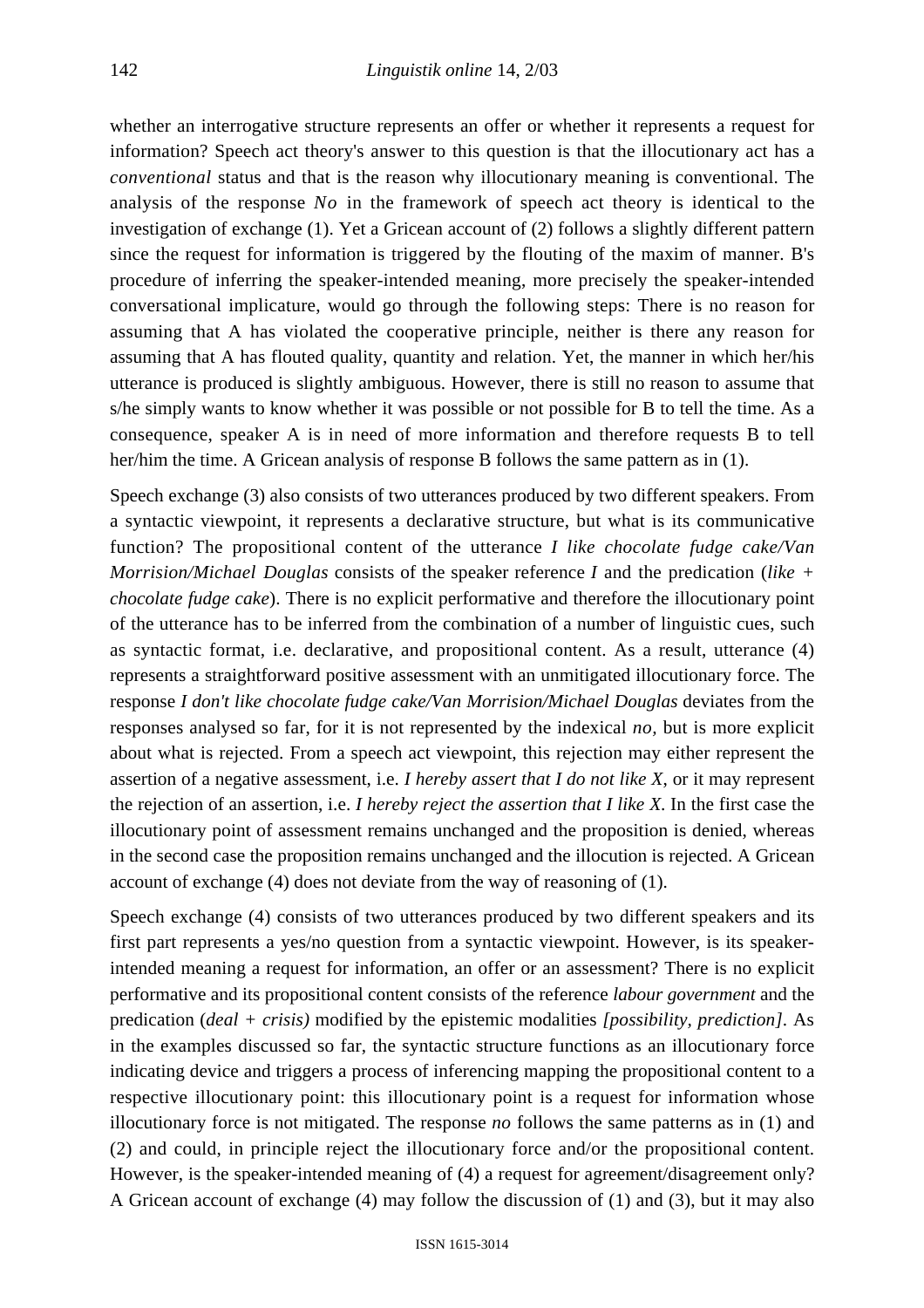accommodate the more general implicatures triggered by the requirements and constraints of discourse genres. For instance, if exchange (4) was an extract from a political interview, a request for information would not solely consist of a simple agreement or disagreement, but of agreement or disagreement and one or more additional accounts. Yet, if (4) was part of the speech event 'small talk' it would not necessarily trigger these discourse-specific implicatures, but a request to keep the conversation going. As a result, an investigation of communication in the framework of speech act theory allows for the differentiation between illocutionary and propositional meaning, whereas a Gricean account of communicative meaning may also accommodate discourse-specific implicatures. But how are interpersonal and interactional meanings accounted for?

In the framework of speech act theory the investigation of communicative meaning is restricted to the meaning of a single speech act. Should a speech act be represented in the indirect mode, the Gricean cooperative principle and the conversational implicature support the interpretative processes involved. In the former framework, interpersonal meaning is generally communicated by the illocutionary act, i.e. the illocutionary point and illocutionary force, whereas in the Gricean approach it is communicated by conversational implicatures. Generally, interpersonal meaning is part of a speech act's presuppositions and therefore hardly ever communicated baldly on record; it is only explicated in critical situations, such a a misunderstanding or a nonunderstanding. In other words, interpersonal meaning has to be inferred and can therefore only partly be accounted for by a code model. Interactional meaning gives information about a speech act's sequential status and therefore regulates its attribution to the initiating or responsive format. As is the case with interpersonal meaning, interactional meaning is hardly ever realized explicitly but has to be inferred from the propositional and/or illocutionary levels. Interactional meaning is only made explicit when there have been communication problems or if the discourse genre requires the interactants to specify their utterances' interactional statuses.

An investigation of interpersonal and interactional meaning requires a change of frame from speech act to discourse. However, discourse cannot be restricted to the phenomenon of text only but has to accommodate the extremely complex phenomena of context and contextualization as well as the subsystem(s) of cultural context(s). In the following section the socio-semiotics of culture is investigated in the framework of ethnomethodology and its premise of indexicality.

# **3 Culture: an ethnomethodological approach**

Both culture and context represent extremely complex phenomena, which are difficult to define since they refer to our knowledge of the world and to our knowledge about the world. Some approaches to culture are carried out in a framework which is based on the dichotomies nature versus culture and chaos versus order (Sonesson 1989), while other investigations employ a paradigmatic approach based on mental, social and material artefacts (Posner 1989). However, these frameworks presuppose the existence of the phenomenon of culture, which is interpreted as something already given and thus as a result, and therefore do not explicitly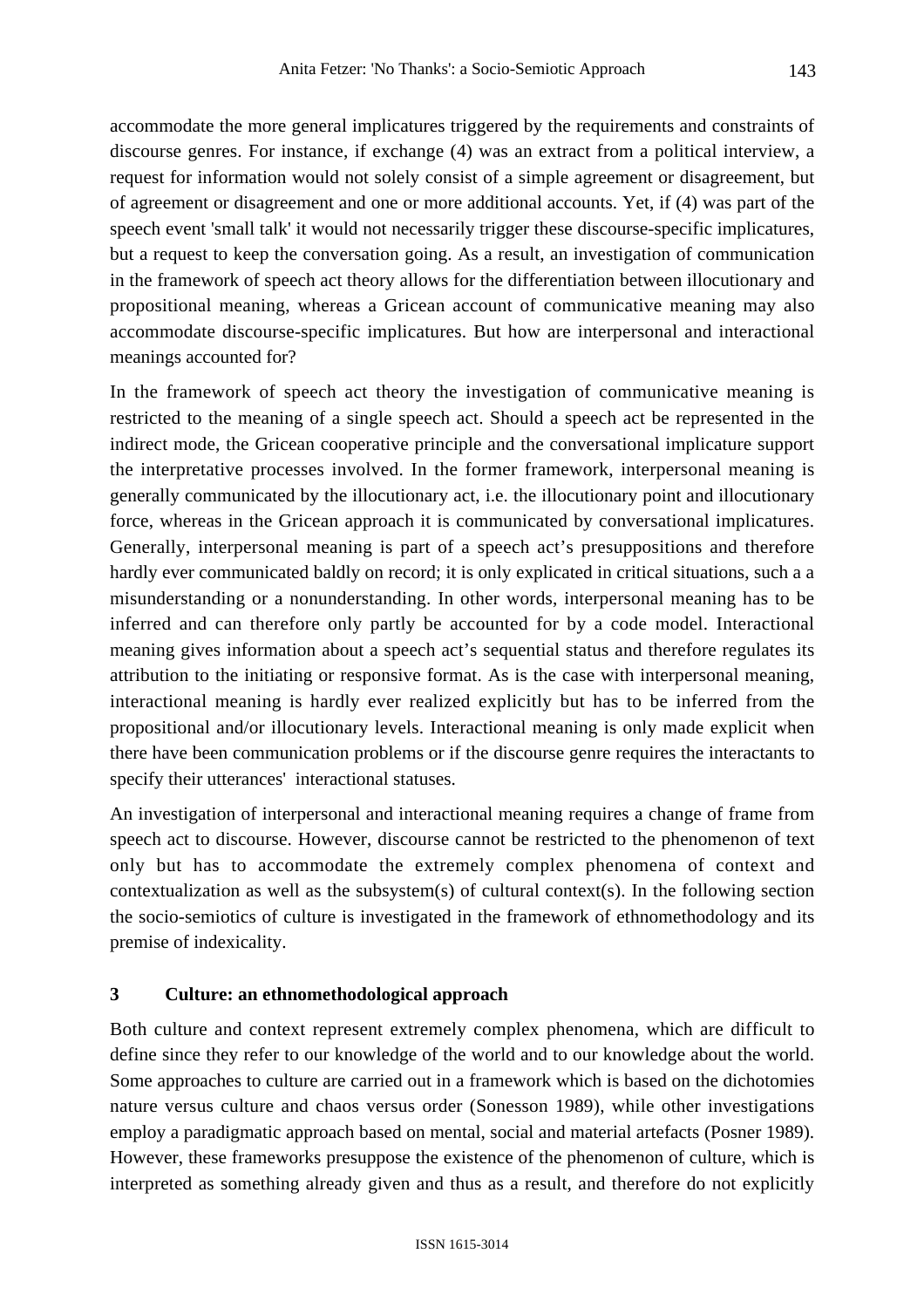discuss the question of how culture is created. In contrast to these rather static frameworks, the sociological field of ethnometholdology investigates the phenomenon of social reality from micro and macro perspectives by focussing on the investigation on these two realms as well as on their interactions. If we adapt the onion metaphor (Sperber and Wilson 1996) to the concepts of social action, social context and culture, a social action is surrounded by a cultural context which is surrounded by a social context. More precisely, the social role of an interviewer is a more general notion than the cultural role of a British or a Hebrew interviewer (Blum-Kulka 1987). As a consequence, the traditional notion of culture is embedded in the more general notion of social reality, and is therefore a necessary part of a speech community's social reality and social practice. Ethnomethodology introduced a radically different approach to the investigation of society, culture and context, and rejected the traditional definitions based on the macro realm only. Instead, they introduced the individual as a social actor who creates social reality through her/his social actions in the respective micro realms. This interdependence of social reality and social action is based on the concept of indexicality, more specifically on the indexicality of social actions. Thus the analysis of the social structures of everyday-life activities and everyday-life has become of importance not only for ordinary language philosophers such as H.P. Grice and J. Searle, but also for the social sciences. According to Harold Garfinkel, the pioneer of ethnomethodology, ethnomethodologists have to undertake "an investigation of the rational properties of indexical expressions and other practical actions as contingent ongoing accomplishments of organized artful practices of everyday life" (1994: 11). In this setting verbal and nonverbal communication, private as well as institutional or public discourse are of immense importance since the majority of everyday actions are constituted to some extent by these communicative exchanges. However, not only is the distinction between micro and macro levels of social actions of importance, but so is the nature of their interdependence and interaction. In the following the traditional and ethnomethodological approaches to socio-cultural context will be compared and discussed.

In a more traditional approach to communication, context is interpreted as a static phenomenon which is already given and therefore independent of the communicative encounter; there is neither any differentiation of context with regard to its micro and macro domains, nor is the phenomenon of culture contextualized. In contrast to these discreet settings, ethnomethodology interprets communication and communicative acts not only as indexical, but also as dynamic processes in which both context and socio-cultural context permanently interact with relevant constituents of the communicative encounter. As a consequence, communication, context and culture represent dynamic phenomena, which are anchored to the respective micro and macro domains. But how do context, culture and utterance interact? The premise of the indexicality of social actions requires a contextdependent investigation of verbal and nonverbal communication and their respective linguistic systems. Here, meaning is no longer an independent category but rather is the interpretative result of the interaction of an object and its immediate and more remote linguistic, sociocultural and social contexts. Thus, language is interdependent on both culture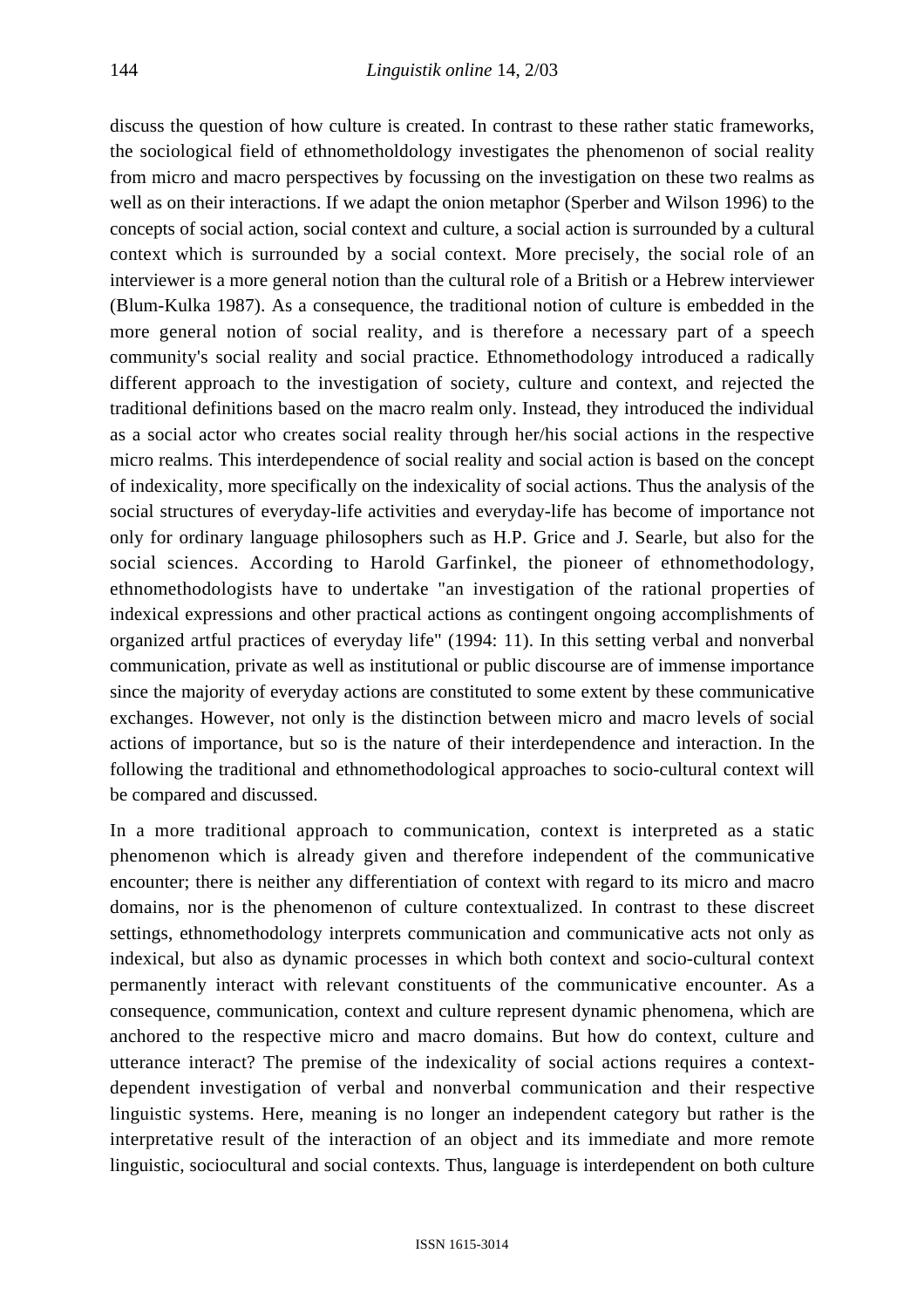and context and cannot be represented by a discreet system. Instead, it has to be investigated in a socio-semiotic framework.

The ethnomethodological premise of the indexicality of social actions and the resulting interdependence between language, context and culture has relevant implications on the analysis of communication. In a traditional framework, communication is described as a speaker coding internal messages into external signals, which the hearer decodes.<sup>6</sup> However, this setting neither accommodates the requirements resulting from the interaction of the systems of context, culture and language, nor the contextualization of the coding and decoding processes in general and the requirements of the respective socio-cultural contexts in particular. That is to say, not only do the production and interpretation of an utterance require the selection and attribution of appropriate contextual information to the message, but there is an additional requirement about whether the message is to be represented in the explicit and/or implicit modes. In the framework of speech act theory explicit utterances are referred to as direct speech acts, and their interpretation does not require the retrieval of a huge amount of contextual information, whereas implicit utterances depend strongly on their immediate contexts and generally require the retrieval of contextual information. Therefore, an utterance's degree of explicitness is interdependent on its degree of contextualization which is interdependent on language-external constraints, e.g. social power, degree of familiarity and gender, as well as on genre-specific constraints, e.g. face-to-face, monologue, dialogue, institutionalized participants' roles. However, the discussion of the interactive processes between the language system and context has not yet taken into consideration the specific interaction with the cultural system.

The results of intercultural-communication research<sup>7</sup> show that the accommodation of language-external constraints on both language production and interpretation may be a universal phenomenon, but that their actual linguistic representation is definitely not universal. More precisely, the question whether a specific external factor is represented in the explicit or implicit modes is dependent on the speech community's communicative strategies and their preferred and dispreferred modes of representing social actions. Therefore, context and contextualization are not objective, but interdependent on the socio-cultural conventions of a speech community and its respective subcommunities. However, is it possible to use the terms of context and cultural context as synonyms? There is no clear-cut answer to this question, since the production and interpretation of context always depend on its medium and its respective cultural filters, but if context, culture and cultural context are investigated in an ethnomethodological setting and its premise of indexicality, context and culture represent macro phenomena and therefore entail the more specific concept of cultural context.8 Yet how

 <sup>6</sup> In this setting, the psycholinguistic of processing, the pragmatic notions of inferring and interpreting*,* and the semiotic concept of decoding are used as 'functional synonyms'.

 $<sup>7</sup>$  Hall & Hall (1994) differentiate between high context cultures and low context cultures and their respective</sup> modes of communication. Wierzbicka (1991) investigates a number of speech events and postulates different cultural scripts.

<sup>8</sup> This argumentation only holds if culture and context are not used as synonyms. Should they be used as synonyms, the notion of cultural context would represent a tautology.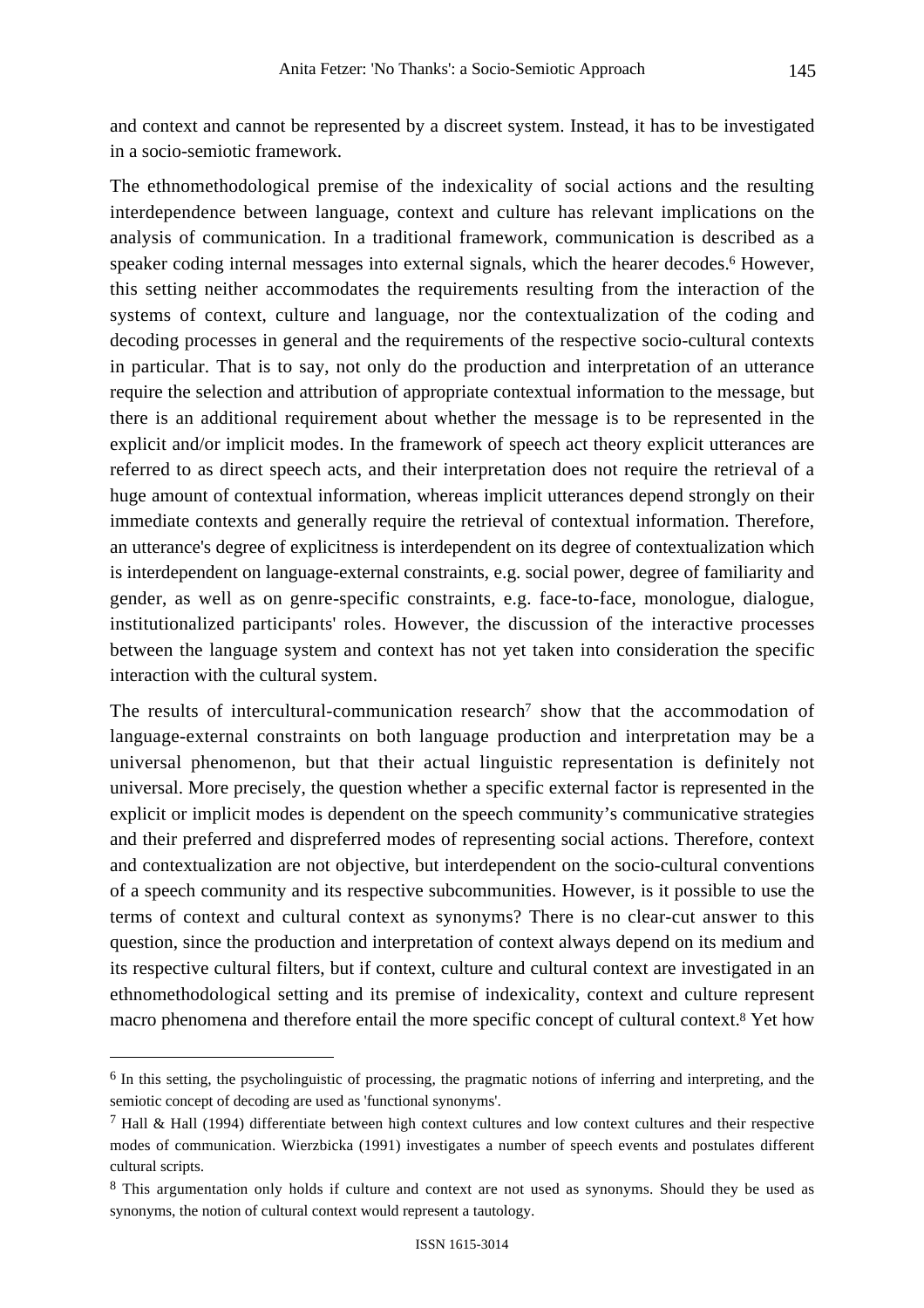do the macro realms of context and culture interact? If the dichotomy of nature vs. culture is valid, the two concepts have to be contained in a larger concept, which contains both of them. This larger concept is represented by the more general concept of context. But how do the phenomena of context, cultural context, contextualization and culture interact? Does culture also represent a dynamic concept? And does the dichotomy of micro vs. macro also apply to culture?

In an ethnomethodological framework, the "real" world is interpreted as organized activities of everyday life and as practical actions. Social and practical actions are characterized by the reflexibility (Garfinkel 1994: vii) of the following commonplace everyday activities: practical actions, practical circumstances, commonsense knowledge of social structures and practical sociological reasoning. However, practical actions do not exist as such but are performed by social actors who represent rational agents and therefore have to be able to account for their social actions:

 (1) Whenever a member is required to demonstrate that an account analyses an actual situation, he invariably makes use of the practices of "et cetera", "unless" and "let it pass" to demonstrate the rationality of his achievement. (2) The definite and sensible character of the matter that is being reported is settled by an assignment that reporter and auditor make to each other that each will have furnished whatever unstated understandings are required. Much therefore of what is actually reported is not mentioned. (3) Over the time for their delivery accounts are apt to require that "auditors" be willing to wait for what will have been said in order that the present significance of what has been said will become clear. (4) Like conversations, reputations, and careers, the particulars of accounts are built up step by step over the actual uses of and references to them. (5) An account's materials are apt to depend heavily for sense upon their serial placement, upon their relevance of the auditor's projects, or upon the developing course of the organizational occasions of their use. (Garfinkel 1996: 3)

The social actors' ability to account for their social actions requires them to process and contextualize these actions. If the actions are interpreted as adhering to the cultural modes of verbal and nonverbal performance, they are attributed to the unmarked format and thus do not require any extra cognitive work. In this setting the "et cetera" strategy applies, that is to say, the micro actions interact with the respective macro realms and confirm the status quo. If the social actions are interpreted as a deviation from the cultural modes of behaviour, but only a minor and thus irrelevant deviation so that the social actors may still consider them to adhere to the unmarked format in a reasonable manner, the strategy "let it pass" is employed so that the procedure may follow the "et cetera" pattern. From a processing-effort viewpoint, any deviation requires more 'cognitive work', yet only an unreasonable deviation represents a marked format.

Should a social action deviate from the expected cultural mode of behaviour in an 'unreasonable' manner, the social actors have to account for the degree of deviation and they may either employ the "unless" strategy or practice "ad hocing" (Garfinkel 1994: 21). The "unless" strategy regulates the acceptance of a particular social action under specified conditions only. For this reason, it partly accepts its validity in the micro frame. In general, the contextualization of social actions, i.e. the attribution of explicatures or accounts to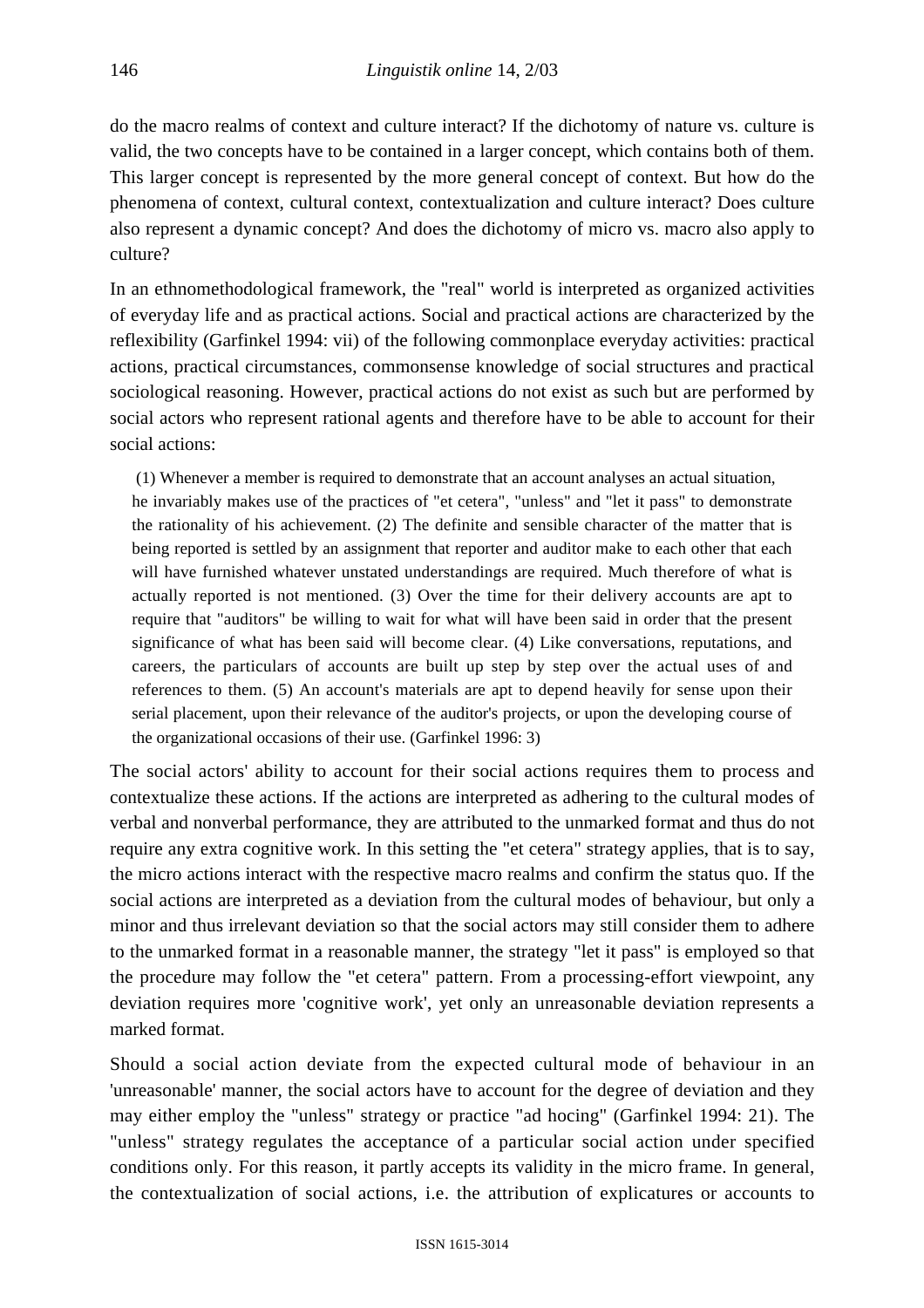indexical actions, is carried out in the unmarked format. However, should an interpretation be inconsistent and therefore not hold, the status of the explicated presuppositions has to be reassessed. That is to say, the social actors have to make different explicatures (Sperber and Wilson 1996) so that the recontextualization of the respective indexicals may be licensed. From the discussion of these practices we can draw the conclusion that the relationship between micro and macro realms is represented by the explicatures of indexical social actions which give more explicit information about their contents as well as information about their communicative status, that is to say, what the content of the explicature counts as. The explicatures may also be accompanied by accounts, i.e. giving reasons and thus justifying why and for what purpose a speech act has been realized. Since there is always more than one explicature of a specific indexical, an account may also licence the attribution of relevance (Sperber & Wilson 1996) to the respective presuppositions. After an explication of the interdependence of micro and macro realms, there is an investigation of the status of culture and its linguistic representation in an ethnomethodological framework.

If we accept the ethnomethodological premise that social reality is both result and process and is thus created in and through the process of communication, we also have to accept the entailment that the social construct of culture is created in a similar fashion. Therefore, culture also has to be investigated from macro and micro perspectives, as well as with regard to the interactive processes involved. Its analysis should, according to Harold Garfinkel, give special reference to "recognizing, using, and producing the orderly ways of cultural settings from "within" those settings" (1996: 31). This means that culture is a well-structured construct, which is interactionally organized. However, we do not generally communicate the phenomenon of culture in the explicit mode, but rather presuppose it: "much ... of what is actually reported is not mentioned" and yet the "unstated understandings" are "required" for the production and the interpretation of "recognizable sense" (1996: 10). That is to say, a speech act's presuppositions, i.e. its felicity conditions and other implicated premises and conclusions, are part of the socio-cultural knowledge of a speech community<sup>9</sup> and thus not represented in the explicit mode in everyday life discourse but represented implicitly. But how do social actors get to know about those unstated understandings, and how do they know what unstated understandings to employ? In an ethnomethodology framework the knowledge about when, where and how to employ the appropriate contextual knowledge in order to fill in these gaps is part of the actors' sociocultural competence (Gumperz 1977). Not only do they know where and how to employ the strategy of gapping, but they also know where and how to retrieve the contextual information required in order to assign communicative meaning to these gaps. Furthermore, they know the culturally appropriate modes of encoding their messages, and they also know how to decode and/or infer the speaker-intended meaning, e.g. assertion or request. And how does the speaker know where s/he can employ gapping? And how does the hearer actually fill these gaps? Generally, a speech community's conventions explicate how a specific message, i.e. what is communicated, is to be encoded or decoded, and when and where the respective signals are appropriate. If we apply the paradigm of

<sup>&</sup>lt;sup>9</sup> Generally, presuppositions and conversational implicatures are only explicated in so-called critical situations when there have been infelicities and other nonsuccesses.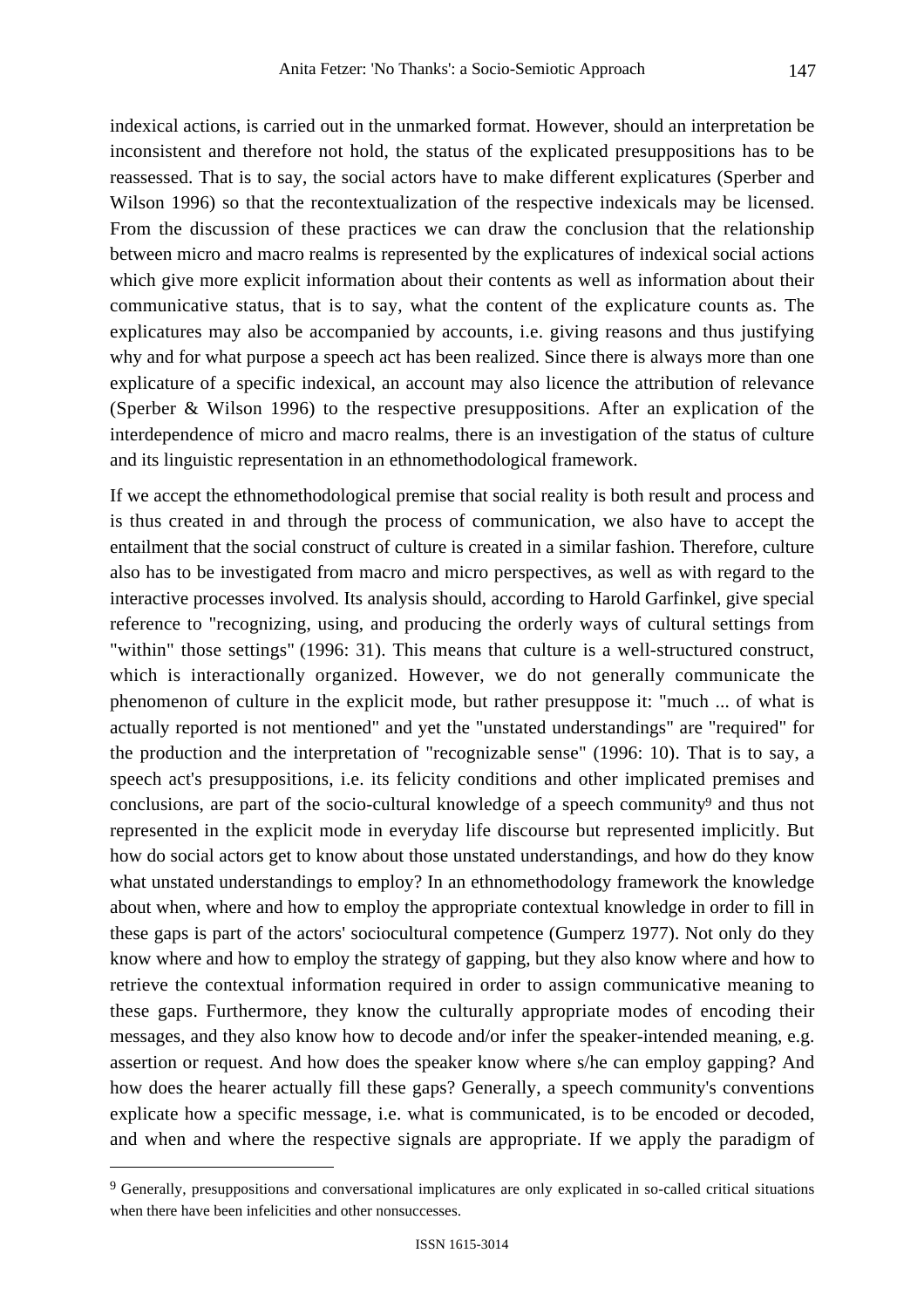appropriateness to a contextualization approach, it means that a speech community's conventions explicate the degree of contextualization required for the appropriateness of an utterance. More specifically, the conventions instruct the members whether a specific message requires a higher or lower degree of explicitness. With regard to the message *no thanks* they tell us whether it is appropriate to produce the signals *no*, *well*, *an interesting point of view* or *no way*. These conventionalized modes of communication, which are also referred to as communicative strategies, will be discussed in the following section.

# **4 Communicative strategies: preferred and dispreferred modes**

In the examination of propositional, interpersonal and interactional meaning: code and/or inference, natural-language communication is described as a rule-governed system in which the relation between internal message and external signal is governed by convention. However, does this conventional status of meaning apply to single words only (Andersson & Hirsch 1985), or does it also refer to longer stretches of discourse? Generally, the meaning of a text is determined by the premise of compositionality, i.e. the meaning of its constituents, irrespective whether a bottom-up, top-down or their interaction is employed. This premise might hold for the investigation of a single sentence and its pragmatic realization as statement or request, but it certainly does not hold for the investigation of the discursive concepts of textuality and coherence. The more general notion of textuality and the more specific notion of coherence, which generally apply to one piece of discourse only, refer to the wellformedness of discourse and have generally been attributed a presuppositional status in discourse analysis. In an ethnomethodological framework, however, they are not only attributed a presuppositional status, since there is the additional premise which states that textuality and coherence are created in and through the process of communication. In the unmarked format they are realized by discourse connectives and other indexicals as well as by the macro concept of discourse topic and their respective subtopics. Textuality and coherence may also be realized by the employment of communicative strategies, which represent an even more specific means since they refer to the sequencing and wording of one speech event only.

Speech act theory and Grice's logic and conversation presuppose rational agents whose actions are performed with a specific speaker, respectively hearer intention (Grimshaw 1980). This principle of rationality covers the realms of propositional and illocutionary meaning. However, if the intention approach is applied to a discursive framework and its concepts of textuality and coherence, we have to account for speaker-intended textual, interpersonal and interactional meanings. Are they all transmitted with a specific speaker intention? There is no controversy in pragmatic research about speaker-intended textual meaning, yet there has been some controversy about speaker-intended interpersonal and speaker-intended interactional meanings. In contrast to the more traditionally oriented approach which has put interpersonal aspects of communication in the black box of phatic function(s) of language or phatic communication, Brown and Levinson's model person (1987) is defined by both rational face wants/needs and rational information wants/needs. Thus it integrates emotive aspects of communication (Janney & Arndt 1992: 28) in their definition of rationality. This redefinition of a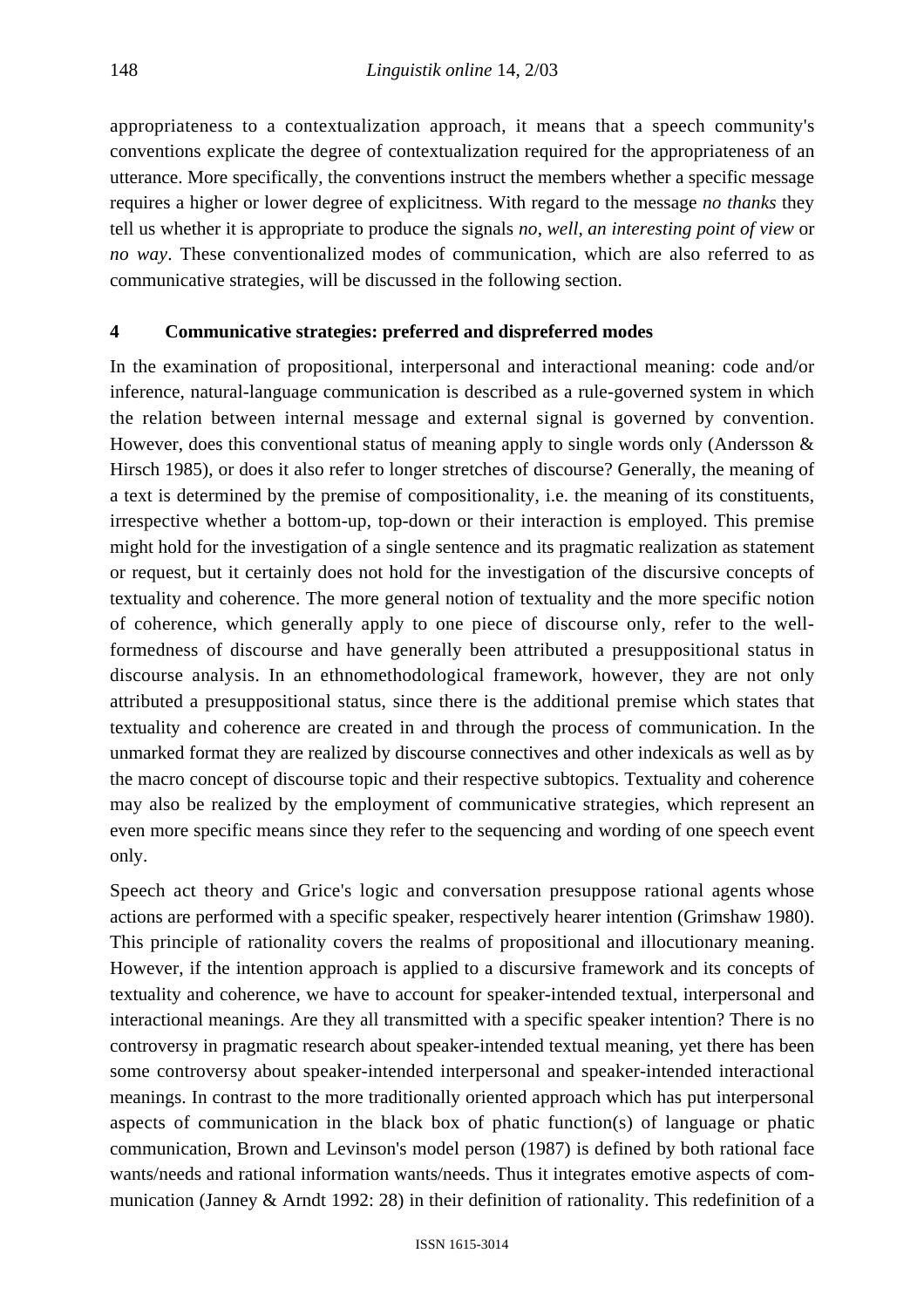rational agent has implications on the definition of the concept of communicative strategy which not only guarantees efficient and effective modes for transmitting propositional information, but also the satisfaction of the participants' face wants and face needs. However, an investigation of communicative strategies cannot be restricted to a single speech act because the transmission of textual, interpersonal and interactional meanings frequently involves a sequence of utterances. Because of the premise of sequentiality, communicative strategies have to be investigated in discursive or conversation-analytic frameworks (Fetzer 2002). More specifically, their investigation has to accommodate the results of preference organization (Levinson 1983; Pommerantz 1984) and Lauerbach's reinterpretation of the dispreferred format (1993), which states that the additional language employed in the dispreferred format refers to the participants' face needs/wants. The phenomenon of additional language<sup>10</sup> may also be attributed the function of an inference trigger, since it indicates an upcoming rejection which is frequently not explicitly realized, but conversationally implicated.

As a result, an investigation of communicative strategies has to be carried out in a framework in which language use is interpreted as social action, that is to say in which linguistic performance is characterized by a rational and intentional employment of language in a sociocultural setting. Second, linguistic performance does not apply to language output only and thus to the most efficient and most appropriate mode of representing a specific speaker intention, but it also includes the aspect of language input and the most efficient and most appropriate interpretation strategies. In other words, an investigation of communicative strategies has to account for the encoding and implicating of internal messages as well as for the decoding and inferring of the signals employed. Yet, communicative strategies do not only describe an appropriate employment of language, they also regulate and thus prescribe a socially accepted mode of verbal and nonverbal performance facilitating natural language communication since they provide the tools to perform and interpret a specific speaker intention, for instance a rejection, according to a speech community's cultural values. But how can communicative strategies be defined in a linguistic framework? From a linguistic viewpoint, communicative strategies can neither be attributed to the paradigms of grammatical and ungrammatical sentences, nor can they be attributed the paradigms of true or false propositions. And from a viewpoint of efficient communication, they do not necessarily represent the most efficient way of transmitting information and therefore do not have to adhere to the Gricean maxims of quantity, quality, relation and manner, but they certainly describe the most habitual, the most appropriate and thus the most accepted mode of performance. More specifically, from an interpersonal-communication viewpoint, they are linked to the linguistic representation of politeness and represent a means of transmitting the speaker's attitude to both her/his communication partner and her/his proposition which may, from an intercultural perspective, cause miscommunication. Since communicative strategies partly prescribe social actions with regard to their preferred modes, they may stabilize a speech community's cultural values. Should a speaker or a hearer not adhere to these preferred

<sup>&</sup>lt;sup>10</sup> The category of additional language is referred to as plus language in Fetzer (1996a/b) where a socio-semiotic approach to language is applied to a second-language-learning context.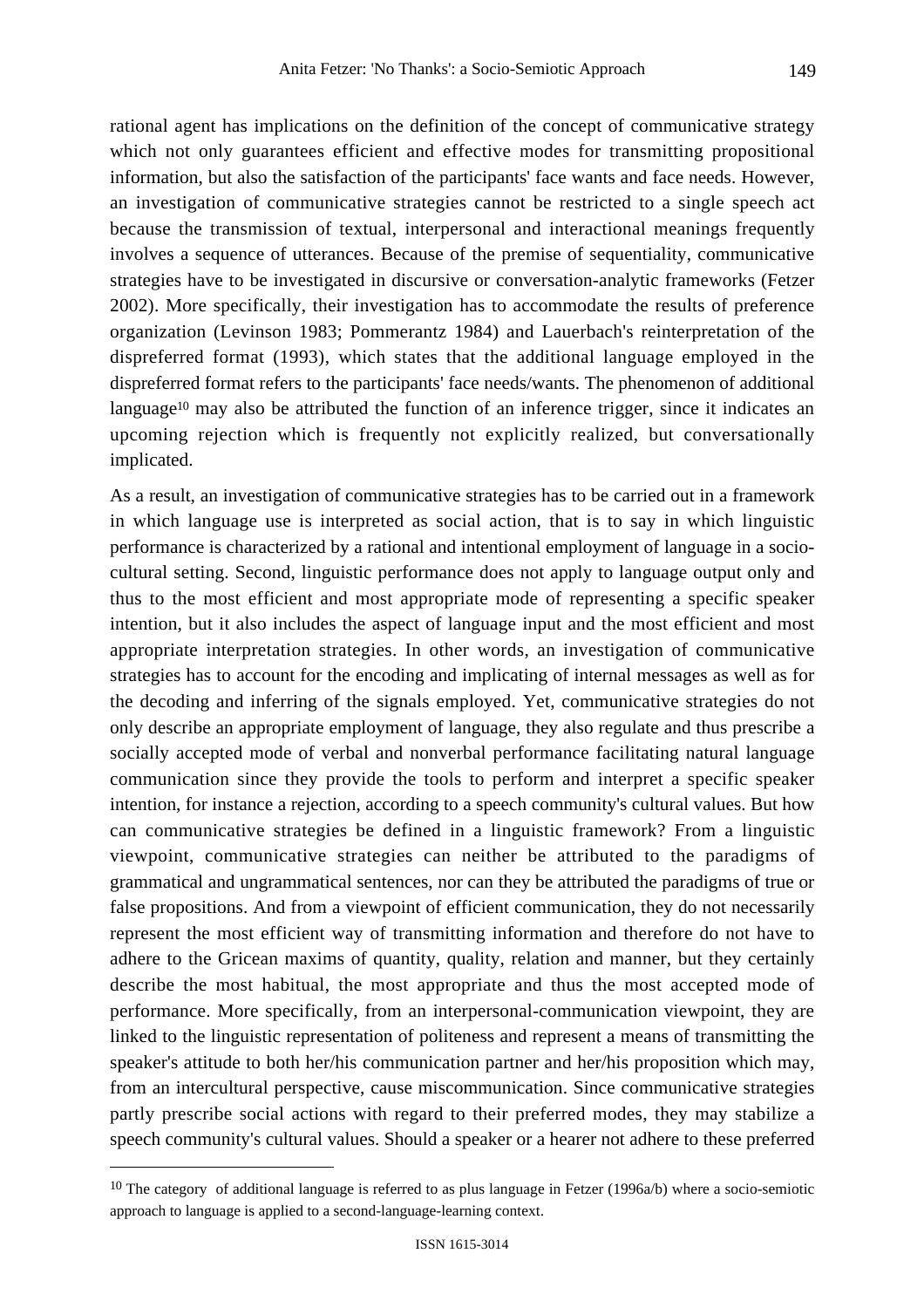formats, s/he will generally not suffer any sanctions, for communicative strategies do not have a normative, but only a conventional status. Yet, any deviation from a speech community's preferred format will be evaluated as strange, since any deviation from a communicative strategy's preferred format is deliberate.<sup>11</sup>

Communicative strategies offer a promising field for investigating the phenomena of culture and cultural values since they are interdependent on social and cultural aspects of language as well as on the mental field of code and the social field of convention. From a preferenceorganization viewpoint, there are preferred and dispreferred modes, which entails that there exist less efficient and less appropriate modes of communication. Like the socio-semiotic approach to language (Halliday 1996), preference organization is based on the principle of linguistic variation*.* This means that internal messages or deep-structure meaning, for instance saying *NO*, may have more than one, if not an infinite number of linguistic realizations. However, the micro phenomenon of communicative strategy is not only characterized by internal factors, e.g. structural complexity, but also by external factors, e.g. the socio-cultural aspect of face and the institutional aspect of contextual constraints. Since communicative strategies are interdependent on social, cultural and mental domains, they are extremely complex and cannot be represented by discreet entities but have to be accounted for as a continuum with fuzzy boundaries. In the remaining part of this section I discuss possible linguistic realizations of the speech acts or communicative intentions of rejection and denial, i.e. saying *NO*, a social action which every human being is familiar with.

In the framework of speech act theory, saying NO is represented by the speech act of rejection, which rejects the illocutionary act, and the speech act of denial, which rejects a speech act's propositional content. From an interactional viewpoint, saying NO is anchored to the responsive format, and from an interpersonal viewpoint, it is characterized by a higher degree of face work than the complementary speech acts of agreement or acceptance. If speech act theory is adapted to a socio-semiotic framework, the production and interpretation of a speech act are not only interdependent on convention, but on a speech community's culture. This dual frame of reference is illustrated in an intercultural setting in which German native speakers analyse Anglo-American speech events with regard to the speech acts of acceptance and rejection. The data is adopted from Levinson (1983: 333, 334):

**A** Peter: It's brilliant this machine isn't it? Dean: Yes it has a mind of its own. Peter: That's also true.

If the investigation of the speech event is restricted to adjacency pair of assessment/response only, the German native speakers generally interpret Dean's response as agreement. The reason for this interpretation lies in the fact that firstly, there is the agreement token *yes* and secondly, that in the German cultural context the speech act agreement does not have to be boosted by, for instance, adverbials, in the preferred format (Fetzer 1994/96; Kalberg 1987;

 <sup>11</sup> Goffman's concept of virtual offence states that the non-communication of a friendly attitude indicates a hostile attitude (1974), and Edmondson claims that any surface (and non-surface) has to be attributed communicative significance (1983) .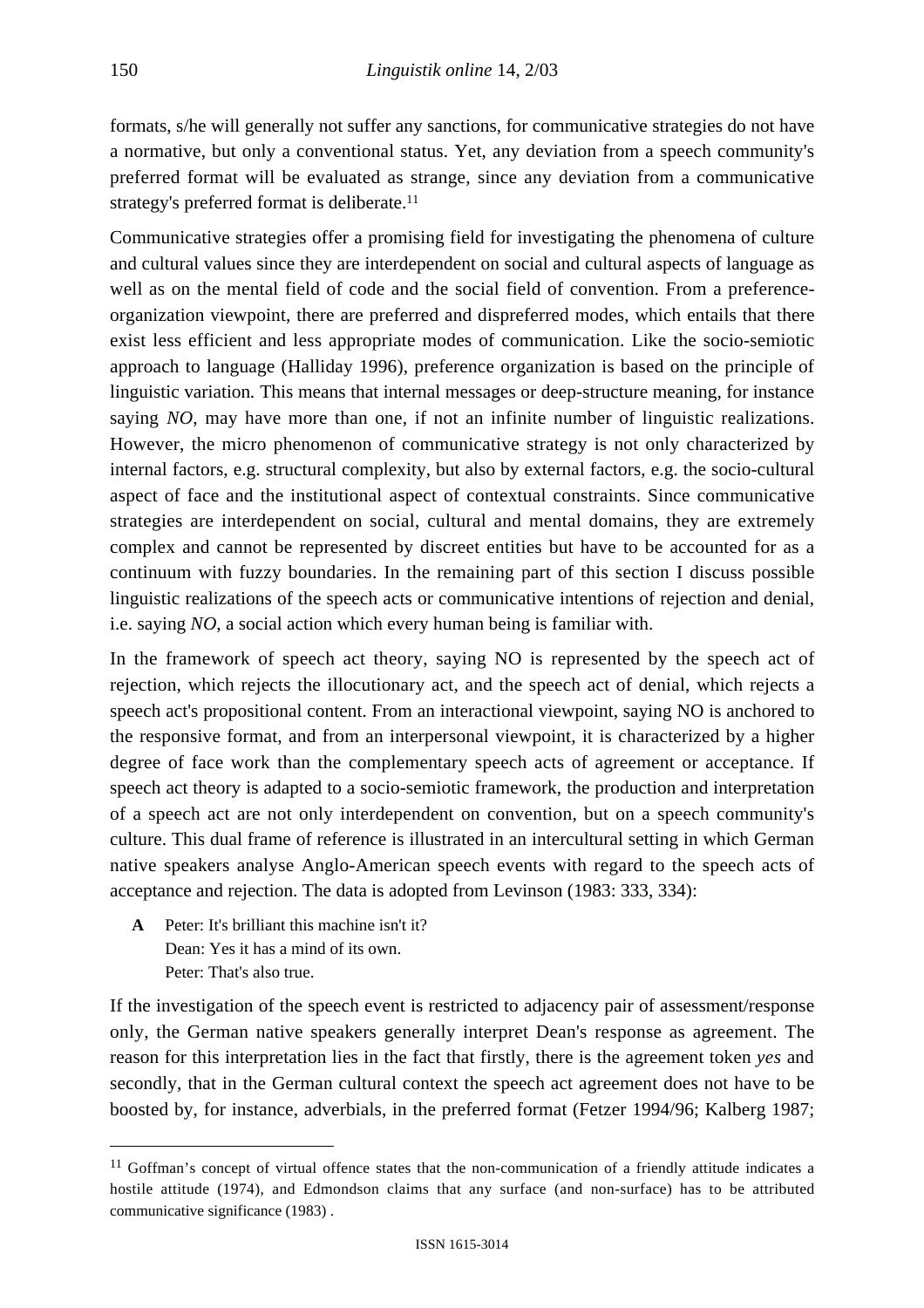Kotthoff 1989). And even if Peter's response *that's also true* is added, the initial evaluation is hardly ever re-assessed.

- **B** Peter: *It's a beautiful day outside isn't it?* Dean: *Yeah just gorgeous.*
- **C** Peter: *It was too depressing.* Dean: *Oh it is terrible.*

Exchanges B and C usually do not cause any controversy since Dean's responses are interpreted as agreement. Yet, exchange D may create some controversy about the question whether it is possible to apply the same way of reasoning irrespective of the content of the assessment, for Peter's assessment *I'm so dumb I don't even know it* is face-threatening to the speaker himself. It consists of a self-deprecation, which, unlike the prior assessments requires a different response, i.e. a rejection, as a preferred reaction:

**D** Peter: *I'm so dumb I don't even know it.* Dean: *Y-no you're not dumb.*

Exchange E deviates from the preferred format, but does not adhere to the dispreferred format either. It therefore triggers a process of inferencing resulting in an ironic reading:

**E** Peter: *You're not bored.* Dean: *Bored. No. We're fascinated.*

Exchanges F and G display the nonverbal reaction of *silence*, which is very important in a socio-semiotic framework, since its interpretation is extremely interdependent on cultural preferences. Yet, silence is not only ambiguous in an intercultural setting, it is also ambiguous in an intracultural setting: it signals disagreement in F and agreement in G:

- **F** Peter: *God isn't it dreary!* Dean: **silence**
- **G** Peter: *I'm getting fat* Dean: **silence**

The following exchange is one of the most striking illustrations of the interdependence of cultural values and communicative strategies:

- **S** *Uh if you'd care to come and visit a little while this morning I'll give you a cup of coffee.*
- **H** *Ehm well that's awfully sweet of you. I don't think I can make it this morning. Ehm I'm running an ad in the paper and and I have to stay near the phone.*

Not only does S employ several contextualization cues in order to attenuate the pragmatic force of her invitation, for instance the hesitation marker *uh*, the metapragmatic device *if you'd care* which refers to negative politeness (Brown & Levinson 1987) and indicates the upcoming *intrusion*, and the downtoner *a little while* which further reduces its imposition. The participant H is even more elaborate with regard to her employment of hedging strategies: she firstly uses the hesitation marker *ehm* in order to delay her upcoming rejection. Secondly, there is the appreciation *that's awfully sweet of you* which further delays the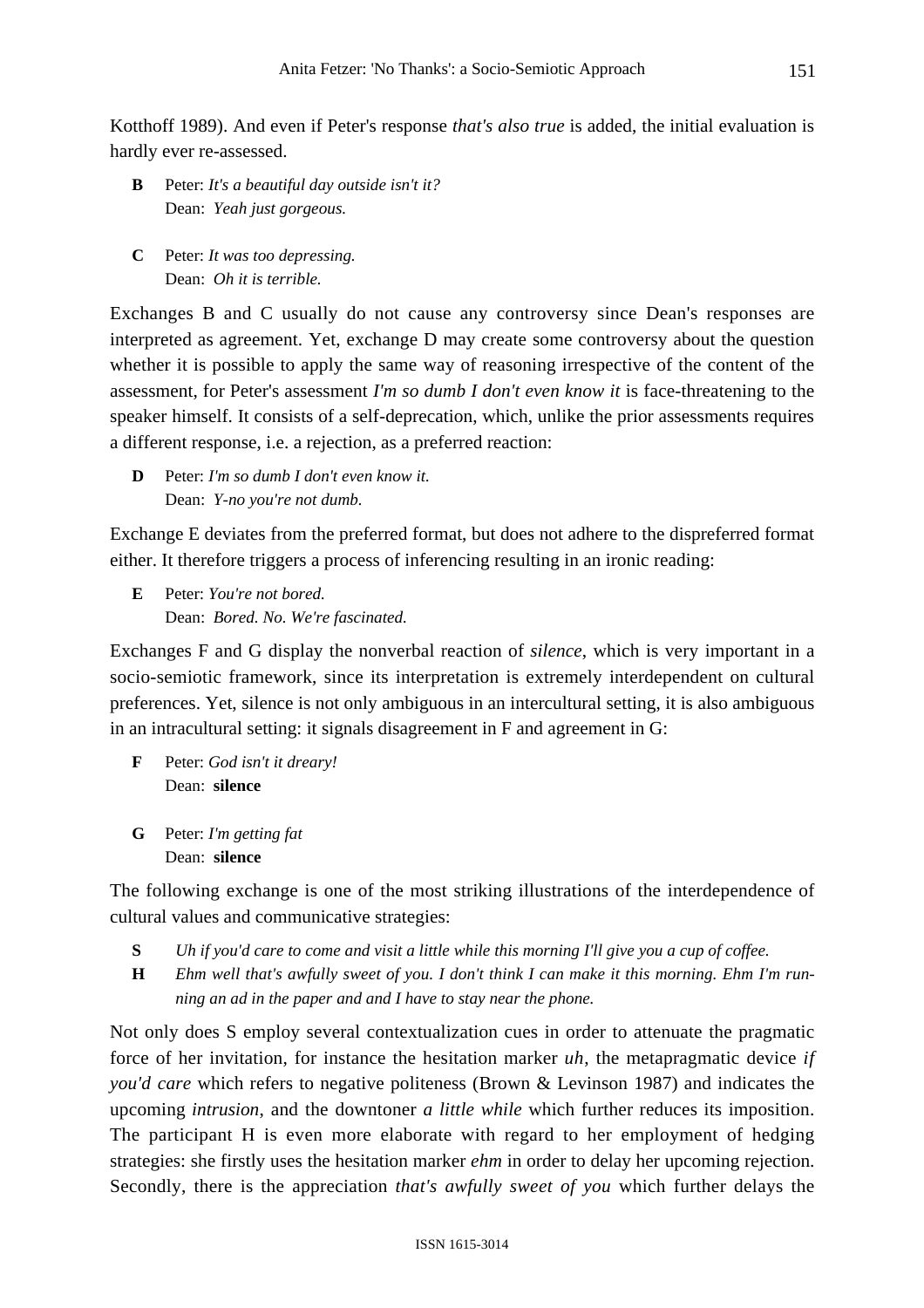rejection12 and only if the second part of the response, the mitigated rejection *I don't think I can make it this morning* and the account *I'm running an ad in the paper and and I have to stay near the phone* is displayed, do non-native speakers realize the speaker-intended meaning of rejection.

As a result, the appropriate interpretation of indexical expressions is part of a speech community's socio-cultural knowledge, which, in an ethnomethodological framework, indexes macro-cultural values. This change of perspective requires a discursive framework, which accommodates the phenomena of textuality, coherence, discourse genre, discourse identity, face, sequential status and indexicality*.* In the following section 'No thanks' revisited: the dialogue act 'plus/minus validity claim' the results of the discussion are systematized and applied to the definition of the dialogue act of a validity claim which is based on Habermas's approach to communication adapted to a socio-semiotic setting.

# **5 'No thanks' revisited: the dialogue act 'plus/minus validity claim'**

In a language-as-a-linguistic-code framework internal messages are transformed to external signals and their relationship is determined by convention as is the case with the relationship between speaker intention and its linguistic representation, that is to say X counts as Y. But is language still represented appropriately in a code model if the realm of application is extended to longer stretches of discourse such as phrases and texts? And how does a code model account for the interdependence between a speech community's habitus (Kress 1996), and its social code and practice?

Natural-language communication is characterized by linguistic variation and thus by preferred and dispreferred modes for representing a specific speaker intention. In conversation analysis, preference organization has been employed in the investigation of adjacency pairs, but there is no reason why it cannot be applied to an utterance's degree of explicitness with respect to the linguistic representation of a speaker intention. An account of implicit meaning requires a change of frame and thus the explicit accommodation of context and contextualization. The dialogue act of a plus/minus validity claim adapts the concept of presupposition to both language-internal and language-external constraints and demands by categorizing context in an interactive tripartite system of objective, social and subjective worlds and their respective presuppositions (Fetzer 1994, 1996, 1997):

 $12$  If this exchange is investigated up to this point only, German native speakers usually interpret H's response as *acceptance*.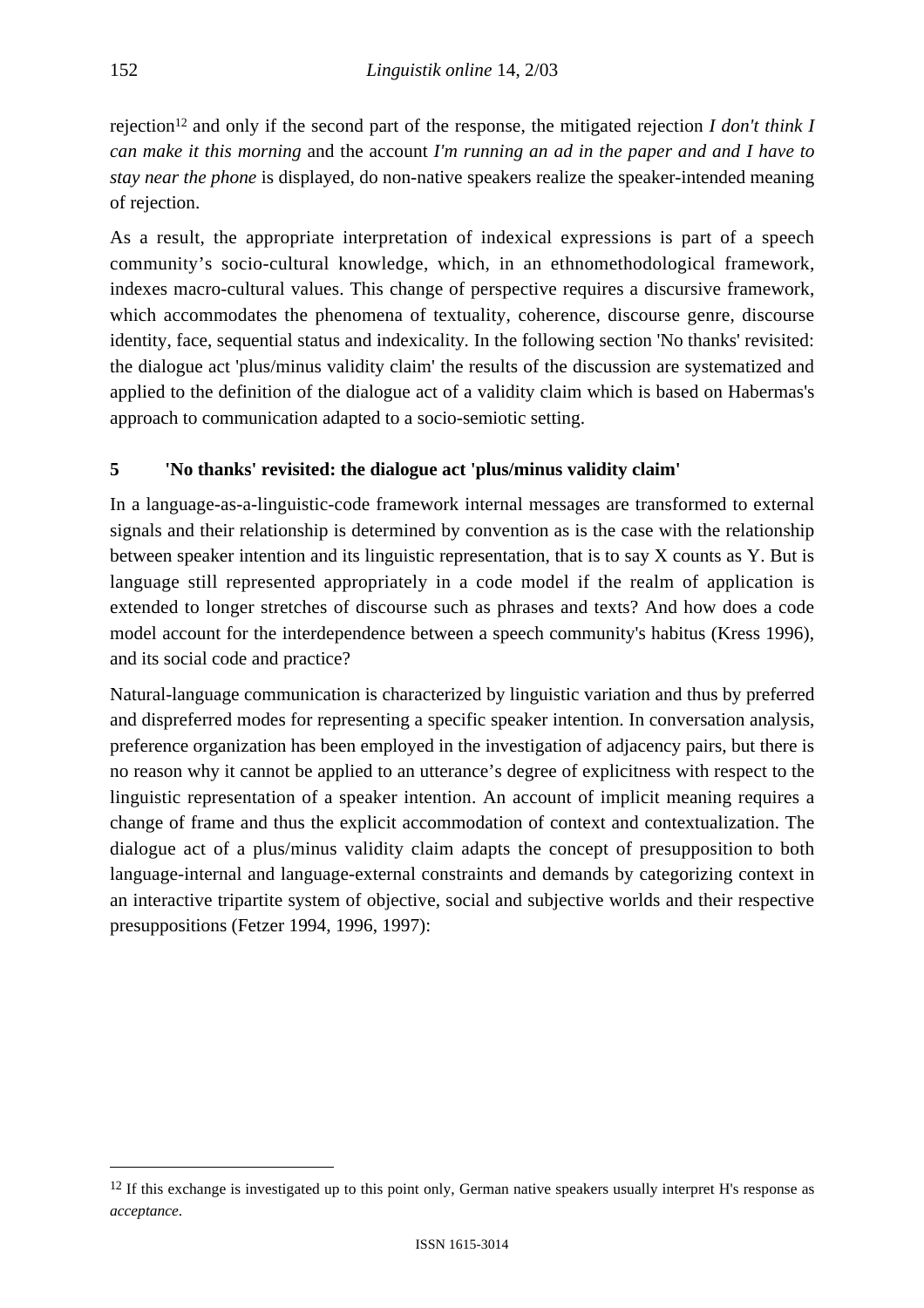#### figure I:



The objective world is defined by the paradigm of true/false. Validity claims set in this framework state the truth or non-truth, refer to a validity claim's theoretical claim(s) or proposition(s) and can only be represented in the direct or explicit mode by syntactic and/or semantic negation. The second base of the dialogue act of a plus/minus validity claim, the social world, is defined by the paradigm of appropriateness, which is interdependent on the appropriateness of the interpersonal, interactional and textual presuppositions. The social world refers to the communicative function of the speech act based on the proposition and can be represented both in the explicit and/or implicit/indexical mode. The third pillar, the subjective world, is defined by the paradigm of sincerity, i.e. speaker intention meant as uttered, and is represented in the simultaneously explicit and implicit mode. Yet how may this theoretical framework account for the phenomenon of culture? Is culture part of the objective, social or subjective worlds?

The objective world is determined by the dichotomy true/false and may therefore only partly account for the cultural filter which regulates the interpretation of reality which is manifest in Garfinkel's (1996: 68) concept of cultural dope, and thus represents a stabilizing factor. Because of this metaperspective, culture has to be attributed to the social and subjective worlds, which are defined by the additional filter of convention. Let me illustrate this claim with the nonverbal act of smiling, which may be attributed to the subjective world since it is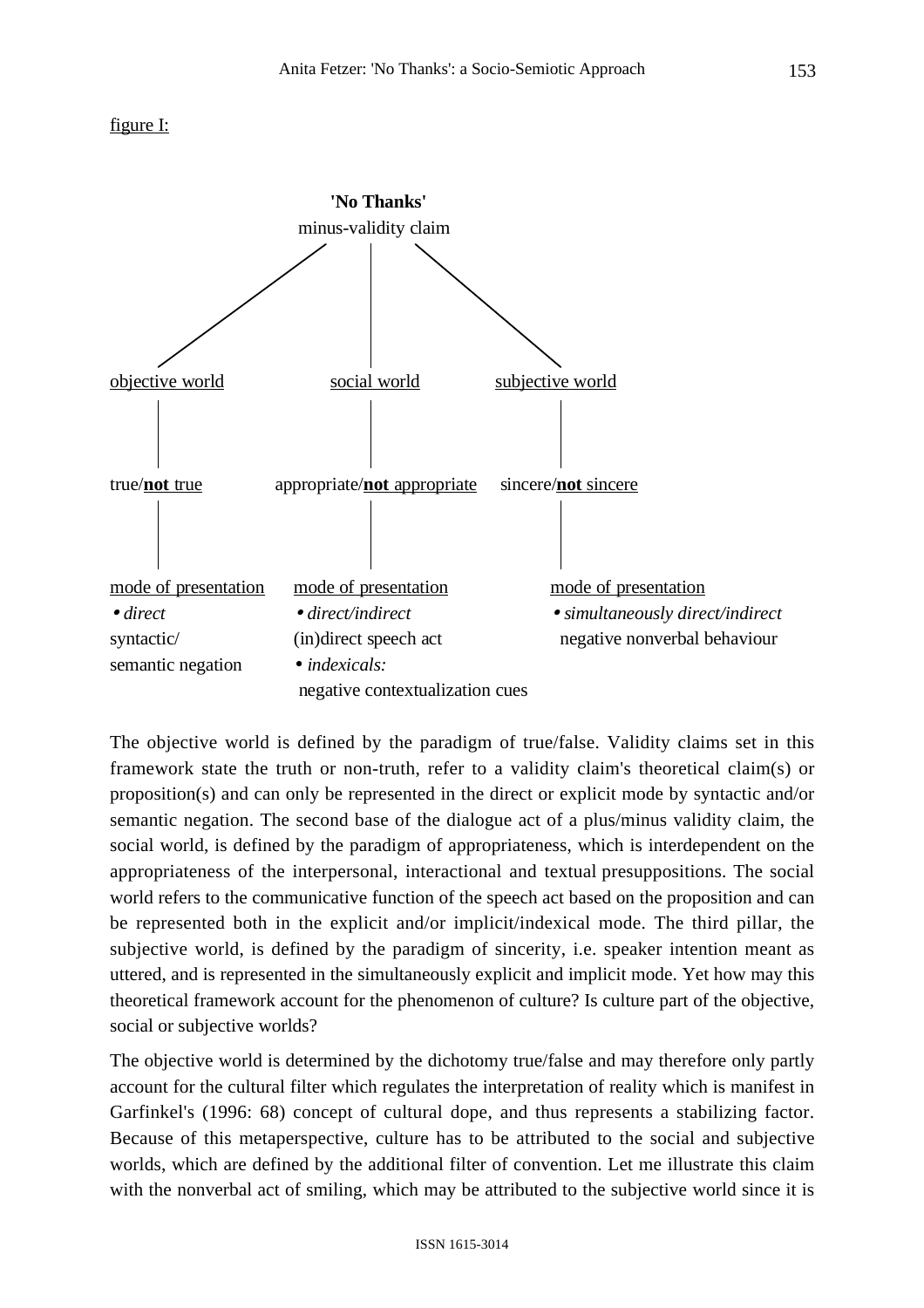represented simultaneously explicitly and implicitly. Yet the actual interpretation of a social act as an act of smiling depends on the conventions of a specific speech community, which regulate whether a combination of movements of mouth, eyes and cheeks realizes an act of smiling or whether it instantiates an act of laughing or grinning. The combination of the nonverbal act of smiling and the verbal act of saying *no thanks* may be quite appropriate in some cultural contexts, e.g. in the Far East, whereas it is considered to be quite inappropriate in most Anglo-American and German settings, in which it may result in the attribution of an insincere speaker intention.

In the following the social world, which is also anchored to a tripartite system, is discussed and special reference is given to its accommodation of culture and cultural values:

figure  $II$ :



The social world represents another tripartite system of textual, interpersonal and interactional frames and their respective presuppositions. The textual frame is governed by the Gricean Cooperative Principle, the maxims of quality, quantity, manner and relation, and the conversational implicature. It is represented explicitly by direct speech acts, and implicitly by indirect speech acts and the indexicals more-fuzzy and less-fuzzy hedges. The retrieval of the speaker intention and her/his speaker-intended conversationally implicated meaning depends to a large extent on these inference triggers and other illocutionary force indicating devices*.* The interpersonal frame is governed by participation format, i.e. the role/function of (un)ratified participants, and face, which, should they be represented indexically, also have to be retrieved through a process of inferencing. The interactional frame is determined by sequential organization, which is based on the concept of adjacency, i.e. adjacency pair,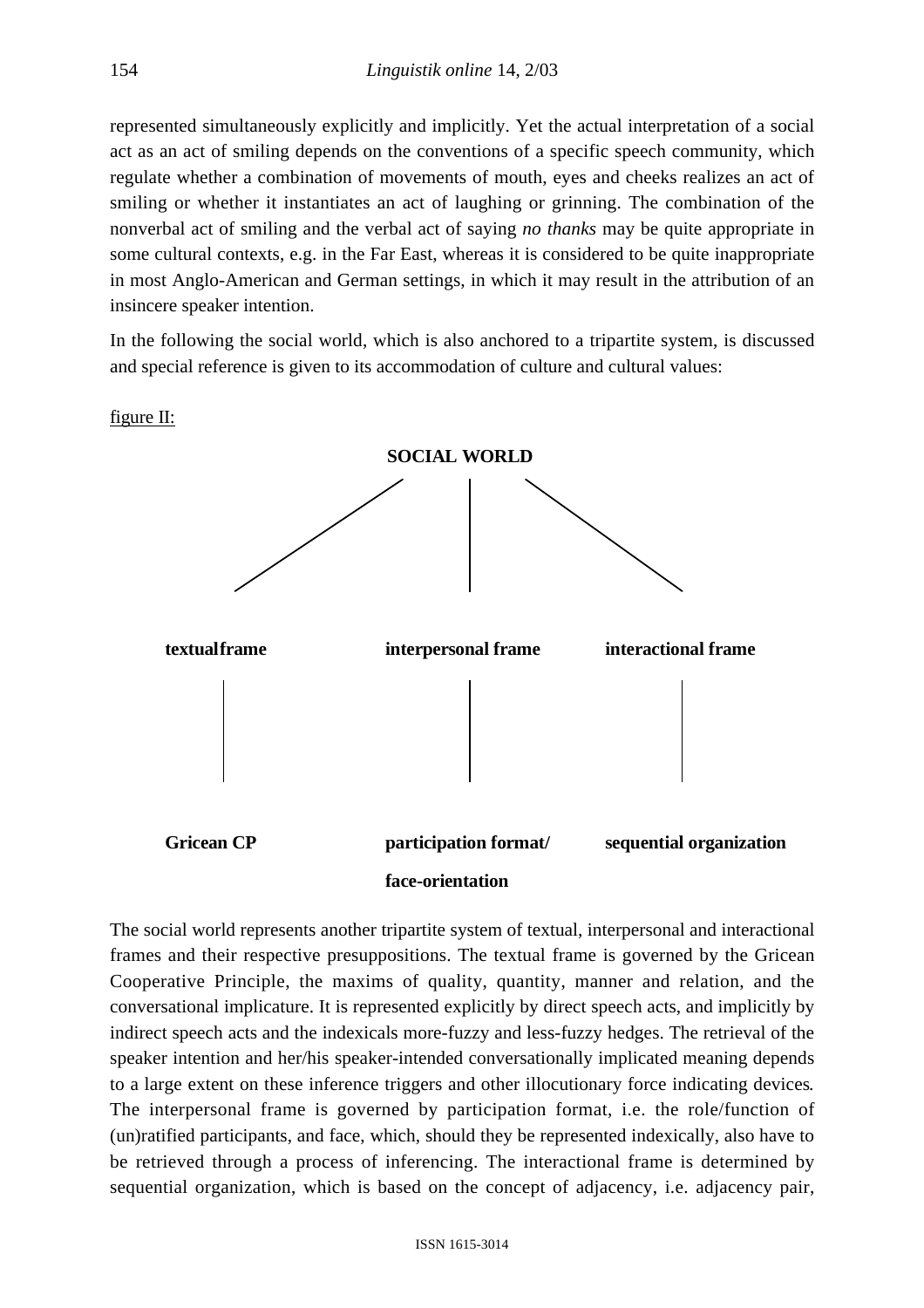adjacency relation and adjacency position. In the following, this theoretical framework is applied to actual language data, more specifically to saying *no thanks*, which will be investigated with regard to explicit and implicit representations.

The explication of one or more of an utterance's presuppositions generally implies their rejection, as is the case with example (5), which rejects one of its textual presuppositions, the Gricean maxim of relation:

(5) *This is not relevant/Das ist nicht relevant.*

A rejection of the interpersonal presuppositions, i.e. participation format and face wants/needs, may be realized by

(6) *I have not been talking to you as the teacher Thomas Cook, but to you as my husband Thomas Cook*/

I*ch rede nicht mit dir in deiner Funktion als Lehrer, sondern als Ehemann*.

(7) *Don't be so touchy/sei nicht so empfindlich*.

Example (6) explicates two possible discourse identities of an individual and rejects the participant's momentary role in the participation format, while example (7) refers to a participant's excessive face wants. A rejection of the interactional presuppositions may be realized by

 (8) *Stop interrupting me, it's not your turn yet*/ *Unterbrich mich nicht, du kommst erst später an die Reihe*.

Example (8) explicates inappropriate interactional presuppositions with regard to the turntaking system, i.e. the inappropriate self-selection, which is closely connected to the participation format. Whereas a participant's (un)ratified discourse identity is attributed to the interpersonal frame, her/his instantiation with regard to the turn-taking system is set in the framework of the interactional presuppositions.

From a discourse-distribution viewpoint, the explicit rejections in (5), (6), (7) and (8) have to be attributed a marked status in both the Anglo-American and German context for they are generally restricted to argumentative settings in which the argumentation escalates. In other words, it seems far more 'natural', far more 'conventional' to employ negative contextualization cues for the rejection of prior discourse despite the fact that their communicative meaning depends to a large extent on the socio-cultural conventions of a speech community.13 In the following negative contextualiaztion cues are categorized with regard to their references to the textual, interpersonal and interactional frames:

<sup>&</sup>lt;sup>13</sup> The attribution of formality or informality to a communicative encounter may depend on the distribution of specific contextualization cues. For example, in French the employment of the indexicals *alors*, *bien*, and *bon ben* attributes informality to a setting, which is not the case with the English indexicals *well* or *but*. However, some indexicals have a genre-specific distribution - I am referring to spoken settings only.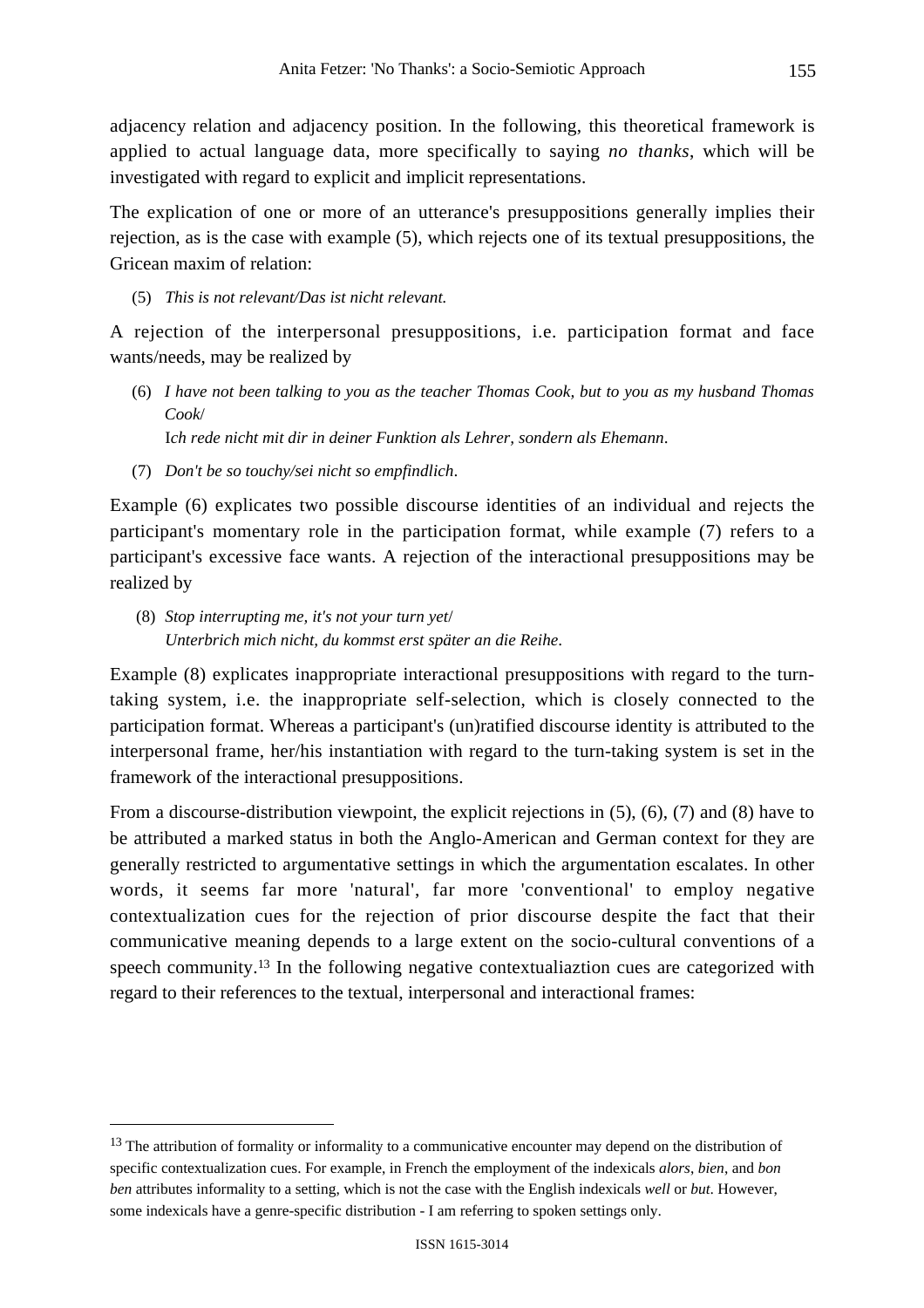

Negative contextualization cues are not only frequently employed in mundane face-to-face interactions, but also in institutional discourse, e.g. political interviews and student-lecturer interactions. An indexical realization of *no thanks* rejecting textual presuppositions can be represented by more-fuzzy hedges, which attenuate the pragmatic force of the rejection, e.g. *kind of/sort of* or *somehow* or it can be realized by less-fuzzy hedges, which boost the pragmatic force of the rejection, e.g. *to say it straight away*, *frankly*, *bluntly*, *in fact* or *actually*. A cross-cultural investigation of the distribution of negative contextualization cues in the genre of a political interview (Fetzer 1994) in German and British contexts came to the conclusion that the Anglo-American context prefers a larger degree of attenuation. More specifically, in the German context discussed, both interviewer and interviewee realize their rejections on record and additionally boost the pragmatic force,<sup>14</sup> whereas the British interviews generally employ an off-record strategy for the linguistic representation of the rejection or redress it with the more-fuzzy hedge *sort of*. The interpersonal frame has to be differentiated with regard to references to the speaker and hearer-oriented presuppositions, which may either attenuate or boost the negative pragmatic force. Speaker-oriented indexicals are, e.g. *I must say*, *let me*, *if I might*, *I may say*, *forgive me*, *in my view*, *I think/mean/suppose* or *as far as I can see* whereas hearer-oriented strategies are realized by indexicals referring to the hearer's face wants, e.g. *with all due respect*, apologies, e.g. *I am sorry* and

<sup>&</sup>lt;sup>14</sup> In the genre of a political interview, the majority of rejections were not only performed on record, but also boosted by adverbials, e.g. *ja aber das stimmt DOCH nicht*, *das entspricht nicht den Tatsachen* or *die Frage werde ich SO nicht beantworten*. Similar results are obtained with the cross-cultural investigation of studentlecturer interactions. In the German context the explicit rejection *nee nee* is frequently employed, whereas in the Anglo-American setting there is the interpersonally-oriented strategy *I think you want* or *what you want is*.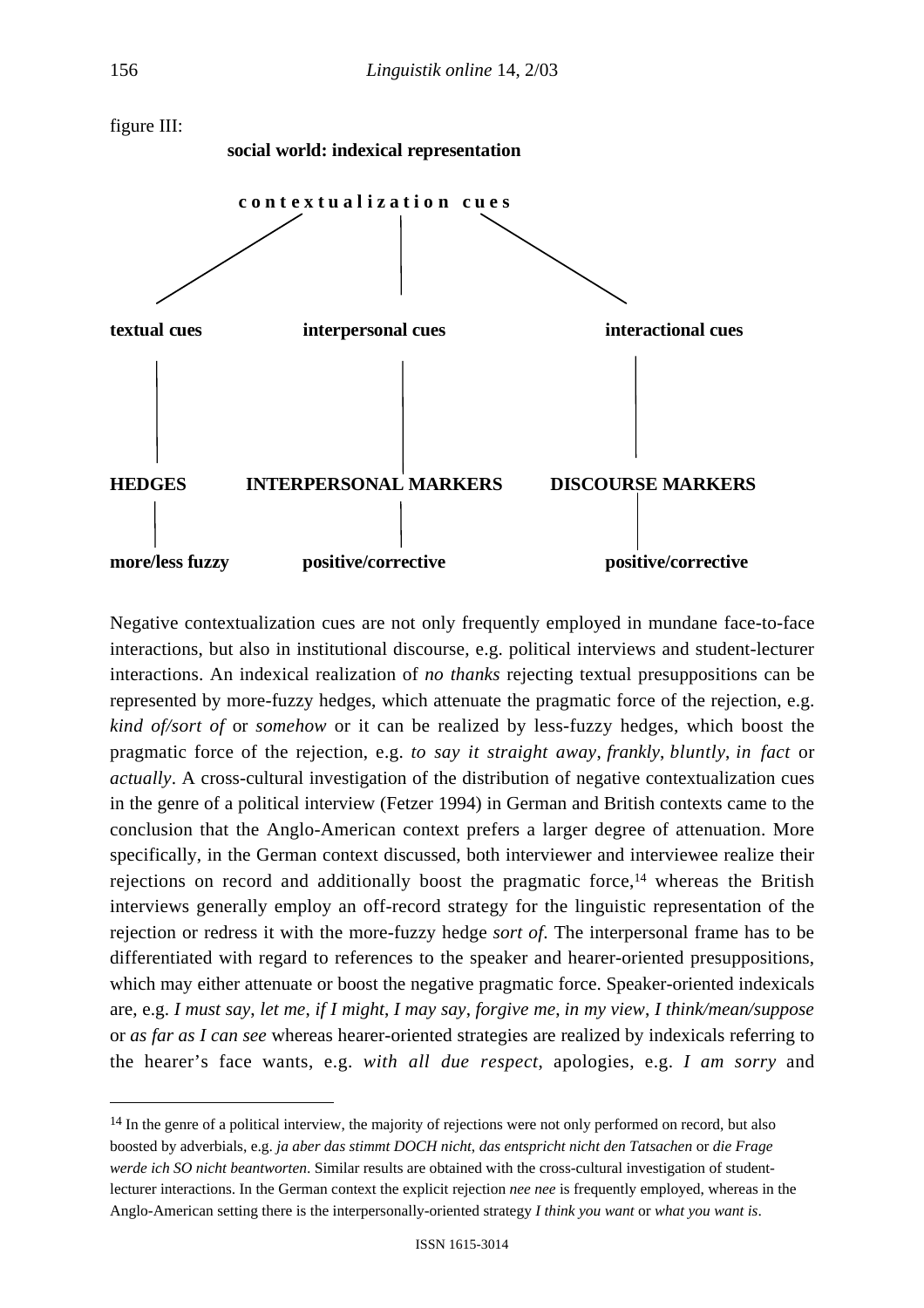reformulations. Additionally there is the explicit negative reference to the speaker-oriented interpersonal presuppositions, which frequently employ transferred negation, e.g. *I'm NOT going to* and *I doN'T think*. The most frequent indexicals of the interactional frame are represented by the negative discourse markers *well* and *but* and the hesitation marker *erm*.

The dialogue act of a validity claim may not only account for a speech community's preferred and dispreferred modes of representing rejections from an intra- and interlingual viewpoint, but it may also accommodate a multitude of communicative settings and thus account for a speech community's and various subcommunities' socio-cultural values. However, communicative strategies for language production and language interpretation apply to the socio-cultural values of the respective speech community only and are thus part of its language game - their communicative value may be quite different in another community.

# **6 Conclusion**

Natural language communication is extremely complex and feeds on a multitude of languageexternal factors, such as social structure, speaker, hearer and cultural context. All of these external factors have a decisive influence on the communicative encounter, but the most important constituents are the participants and their respective discourse identities. In a sociocultural setting, both speakers and hearers represent rational agents with a speaker, respectively hearer intention, and they perform social actions and thus act strategically in order to achieve their communicative goals, e.g. saying *no*.

However, rational agents do not only have information wants and information needs, they also have face wants and face needs. This dual frame of reference requires a redefinition of rationality since it has to account for the participant's sociocultural competence and thus her/his ability to perform social actions appropriately. Yet natural language communication is not only interdependent on external, but also on internal factors, i.e. on the linguistic code's phonological, morphological, syntactic and semantic modules and respective constituents, whose instantiation and combination offer an almost infinite number of possibilities for the linguistic representation of speaker-intended meaning by accommodating the participants' face and information wants/needs as well as other relevant contextual constraints.

A socio-semiotic approach to language is based on the principle of linguistic variation, i.e. on preferred and dispreferred modes for the representation of a specific communicative intention, may thus account for both language-internal and language-external factors. However, linguistic variation is not based on random decisions, but rule-governed with regard to e.g. an utterance's degree of explicitness or formality. The underlying rules and regularities are part of the rational agent's sociocultural competence. That is to say, the agent chooses one and only one linguistic surface for the realization of her/his speaker intention in order to create as well as define the sociocultural context of the communicative encounter. The respective decision-making processes involve "judgmental work of the user" (Garfinkel 1996: 71), for s/he has to account for the addressee's face and/or information wants when mapping deepstructure meaning to an appropriate surface. Yet it is not only the individual actor who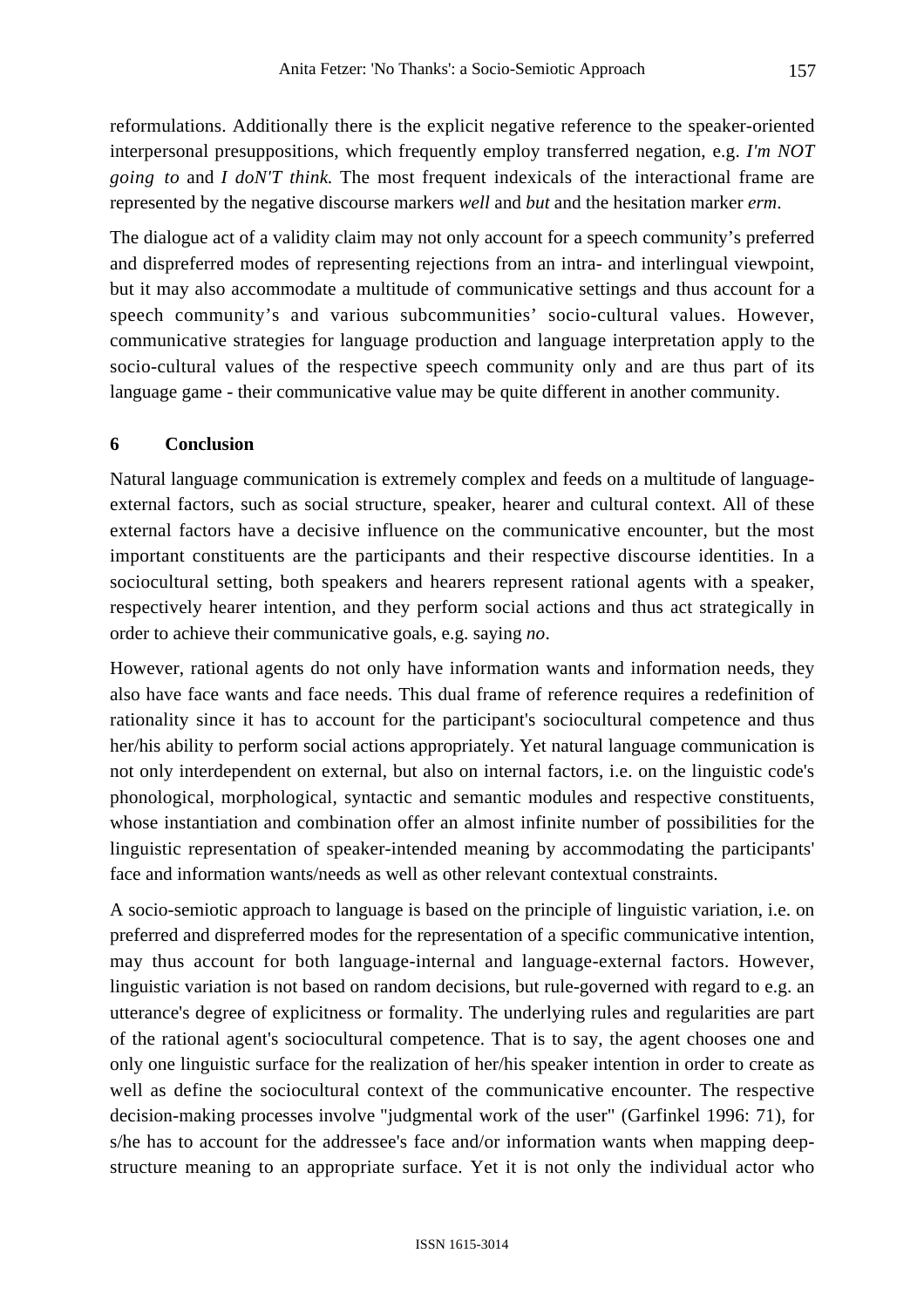decides which surface is appropriate since any individual member of a speech community 'knows' its social code and social practice.

This dual frame of reference is not only reflected in the individual's face and information wants, but also in the ethnomethodological perspective of micro and macro realms, and thus anchors the investigation of language output and language input to a framework in which both context and culture are created in and through the process of communication: "Sociologically speaking, "common culture" refers to the socially sanctioned grounds of inference and action that people use in their everyday affairs and which they assume that others use in the same way" (Garfinkel 1996: 76)*.* As a result, an ethnomethodological approach to communication cannot be restricted to the investigation of single speech acts, but requires a discursive framework based on the premise of reflexibility with regard to internal and external factors as well as with regard to their interaction. Thus, the linguistic code and the social practice must be firmly anchored to a theoretical framework which has to account for both context and culture.

The dialogue act of a plus/minus validity claim accommodates all of these requirements by anchoring natural language communication to an interactive tripartite system of objective, subjective and social worlds and their respective presuppositions. In this setting, communicative strategies represent a speech community's social code with regard to its preferred and dispreferred modes of language output, language input and the respective coding and inference processes involved, which cannot be carried out without any references to common sense knowledge. Culture-specific interpretations of linguistic surface structures have been illustrated by an intra- and intercultural investigation of the speech event *saying no* in the framework of the dialogue act of a minus-validity claim. The investigations have demonstrated that implicit modes of representing speaker-intended meaning as well as negative contextualization cues are interdependent on a speech community's social code and thus culture-specific. The indexicals may even be attributed the status of a metaphor for the spoken mode.

A socio-semiotic approach to language supplemented by ethnomethodological principles does not only account for the 'semiotics' of language in a macro framework, but also for their social practice in a micro setting by focussing on the interdependencies of social, cultural and mental perspectives, thus anchoring culture and cultural information to the presentation of self in everyday life (Goffman 1971).

# **References**

Atkinson, John/Heritage, John (eds.) (1984): *Structures of social action*. Cambridge.

Andersson, Lars-Gunnar/Hirsch, Richard (1985): *Swearing. Report No 2.* Göteborg.

Auer, Peter/DiLuzio, Aldo (eds.) (1992): *The contextualization of language*. Amsterdam.

Biber, Douglas (1988): *Variations across Speech and Writing*. Cambridge.

Blum-Kulka, Shoshana (1987): "Indirectness and politeness in requests: same or different?". *JoP* 11: 131*-*146.

Brown, Penelope/Levinson, Stephen (1987): *Politeness*. Cambridge.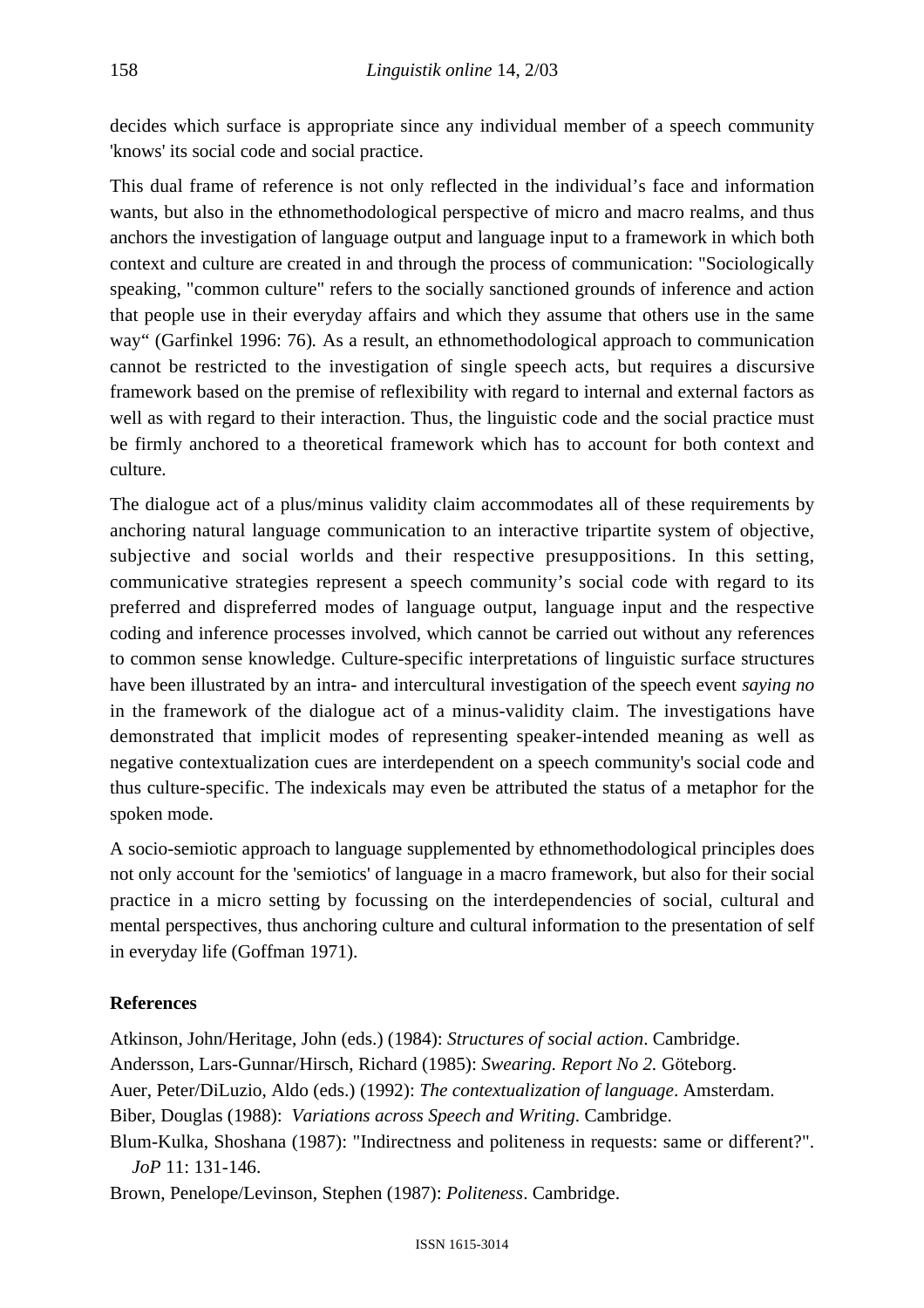Coulmas, Florian (ed.) (1981): *Conversational routine*. The Hague.

- Dijk, Teun A. van (ed.) (1985): *Handbook of discourse analysis*. New York.
- Duranti, Alessandro/Goodwin, Charles (eds.) (1992): *Rethinking Context*. Cambridge.
- Edmondson, Willis (1983): "A Communication Course for German Teachers of English". *Dialoganalyse und Sprechfertigkeit* (Amsterdamer Werkheft). München: 25-36
- Edmondson, Willis/House, Juliane/Kasper, Gabriele/Stemmer, Brigitte (1984): "Learning the pragmatics of discourse: a project report". *AppL* 5(2): 113-127.
- Fetzer, Anita (1994): *Negative Interaktionen: kommunikative Strategien im britischen Englisch und interkulturelle Inferenzen*. Frankfurt.
- Fetzer, Anita (1996a): "Preference organization and interactive language teaching. Communicative strategies in a German-English context". *IRAL* XXXIV/2: 77-93.
- Fetzer, Anita (1996b): "Preference organization und Sprechfertigkeit im engl.-dt. Kontext. Vom propositionalen Schlagabtausch zur interkulturellen Kompetenz". *GAL Bulletin* 24/2: 63-80.
- Fetzer, Anita (1997a): "Konversationsanalyse und Konversationsunterricht". *Zeitschrift für Interkulturellen Fremdsprachenunterricht.* [online] Jg. 2, Heft1: http://www.ualberta.ca/~german/ejournal/-ejournal.html.
- Fetzer, Anita (1997b): "Recontextualizing context". *ECCS '97. Conference Proceedings*. European Conference on Cognitive Science. April 9-11, 1997. Manchester UK: 176-180.
- Fetzer, Anita (1997c): "Negative contextualization: a socio-semiotic approach to language teaching". In: Pütz, Martin (ed.): *The cultural context in foreign language teaching*. Frankfurt: 85-109.
- Fetzer, Anita (1998): "NEIN-SAGEN". In: Pittner, Robert/Pittner, Karin (eds.): *Beiträge zu Sprache & Sprachen, 5. Münchener Linguistik Tage*. München: 183-191.
- Fetzer, Anita (2000): "Polite rejections: teaching interpersonal communication skills". In: Dakowska, Maria (ed.): *English in the Modern World.* Frankfurt: 41-54.
- Fetzer, Anita (2001): "Kontextualisierung im nicht-präferierten Format". In: Pittner, Robert/ Pittner, Karin (eds.): *Beiträge zu Sprache & Sprachen, 6. Münchener Linguistik Tage*. München: 153-160.
- Fetzer, Anita (2002): "Communicative intentions in context". In: Fetzer, Anita/Meierkord, Christiane (eds.): *Rethinking sequentiality: linguistics meets conversational interaction.* Amsterdam: 37-69.
- Franck, Dorothea (1979): *Grammatik und Konversation*. Amsterdam.
- Fraser, Bruce (1990): "Perspectives on politeness". *Journal of Pragmatics* 14: 219-236.
- Garfinkel, Harold (1996): *Studies in ethnomethodology*. Cambridge.
- Givon, Tom (1993): *English Grammar: a function-based introduction*. Amsterdam.
- Goffman, Erving (1971): *The presentation of self in everyday life*. Harmondsworth.
- Goffman, Erving (1974): *Frame analysis*. Boston.
- Grice, Herbert P. (1975): "Logic and conversation". In: Cole, Martin/Morgan, Jerry (eds.): *Syntax and Semantics*. New York: 41-58.
- Grimshaw, Allan (1980): "Mishearings, misunderstandings, and other nonsuccesses in talk". *Sociological Inquiry* 50: 31-74.